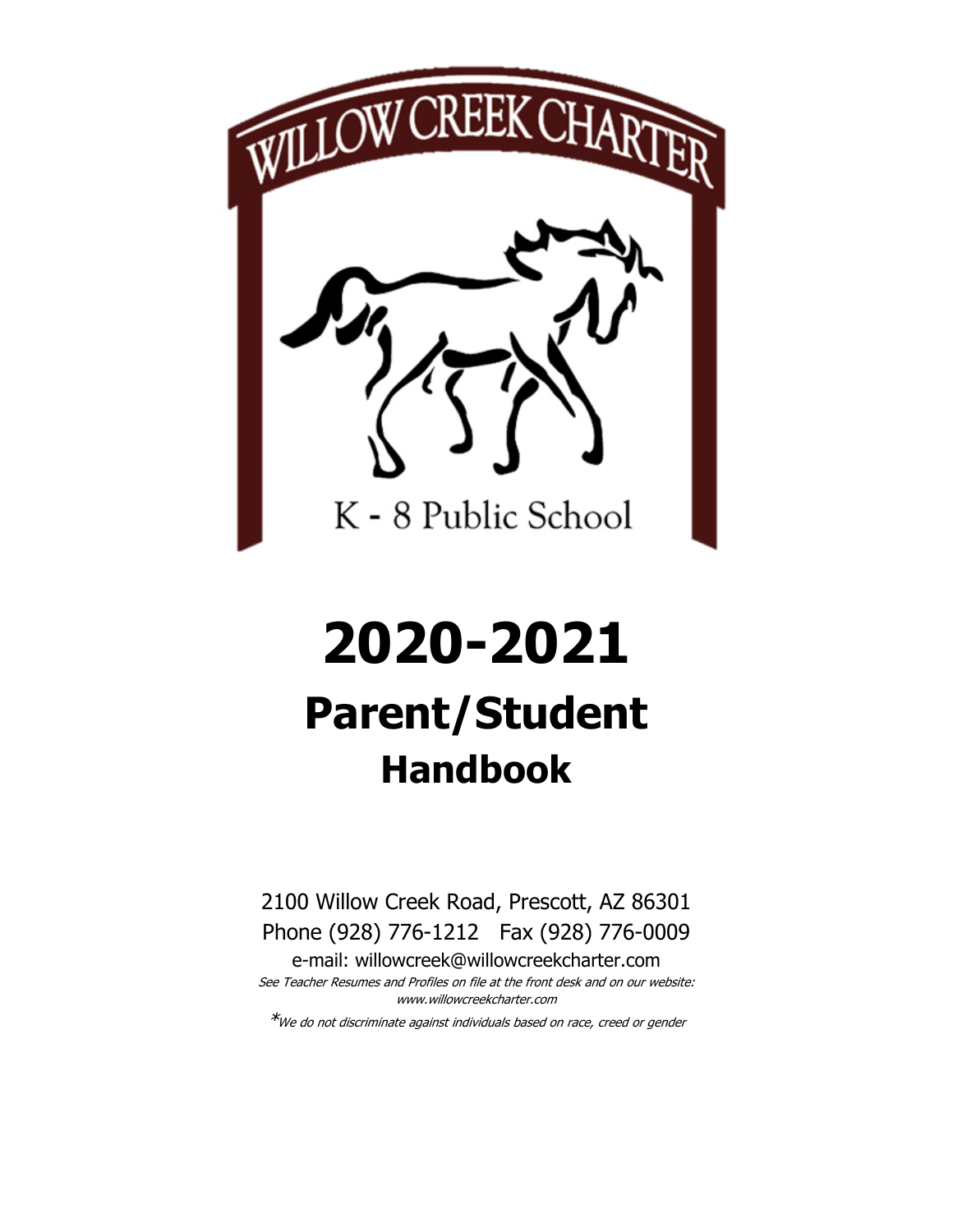# **Mission Statement**

At Willow Creek Charter, we believe in the potential of every student and are committed to the success of all. Education comes alive by incorporating a multi-age, project-based curriculum that emphasizes academic excellence. Each student is valued as an individual and we celebrate the unique qualities he or she brings to our family-like community.

# **Vision**

Willow Creek Charter educates our students to reach their highest potential by ensuring that their social, emotional and academic needs are successfully met. Our multi-age classrooms promote peer collaboration, providing all students with a path for academic success, while building mutual self-esteem and teamwork. Our small size allows us to know each student and family personally.

 $\sim$  At Willow Creek Charter, every child thrives  $\sim$ 

# **Class Schedules**

Monday-Thursday Levels 1 and 2 8:15-3:00 Levels 3 and 4 8:00-3:15 Level 5 8:00-4:00

# **Students may not arrive on campus before 7:45 a.m. and must be picked up by 4:00p.m.**

# **School Organization**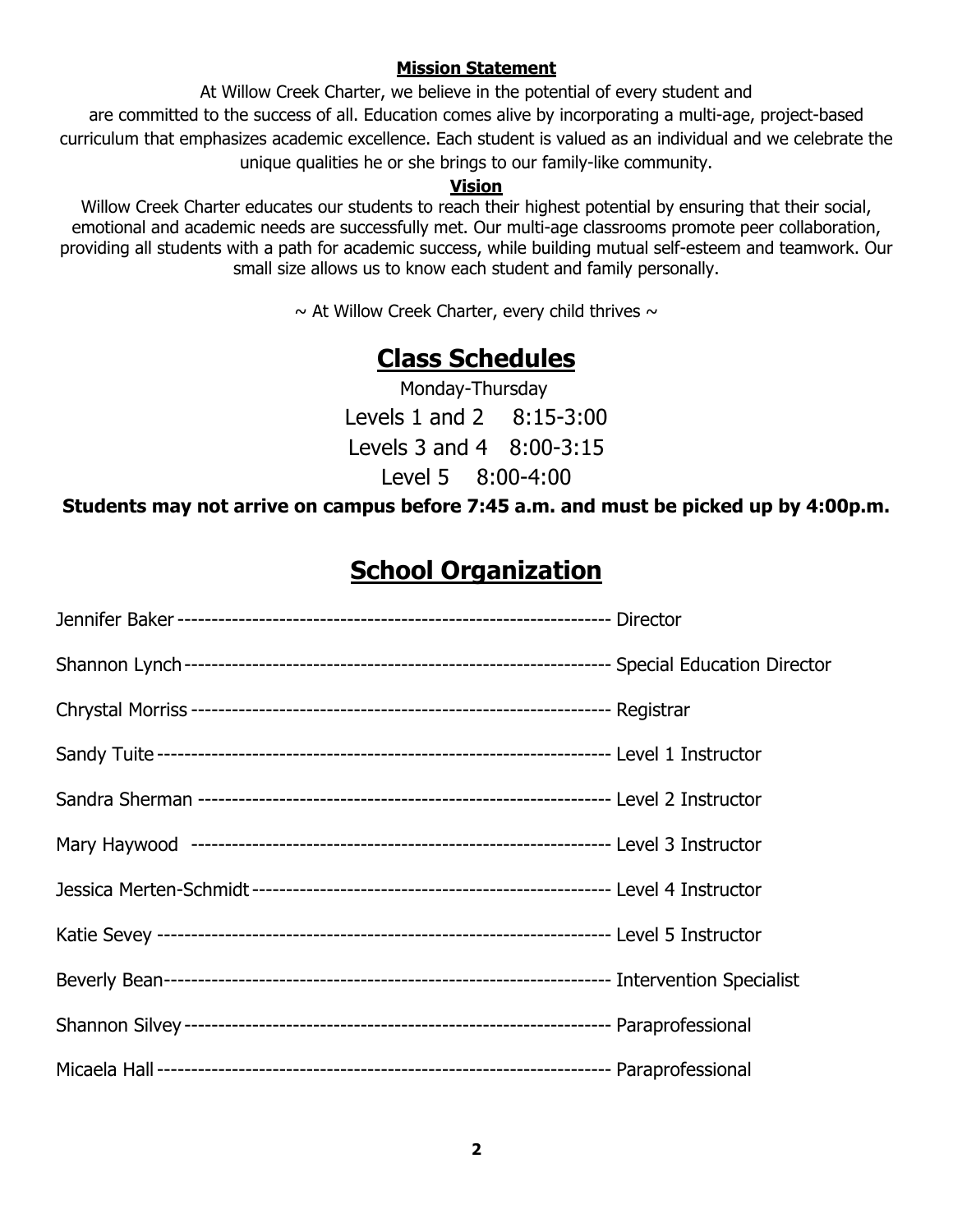# **Join WCC's Facebook page Willow Creek Charter's Website**

**NOTE:** Our detailed Policy Manual and Administrative Regulations is located at: https://azsba.org/policybridge/.

# **FOR MORE INFORMATION, PLEASE REFER TO THE OUR WEBSITE** or call 928-776-1212 ext. 0.

Our multi-age classrooms consist of two grades. This teaching philosophy promotes cooperation, collaboration and allows students to develop a deeper and comprehensive understanding of subject matters. This also gives students the opportunity to build personal self-esteem while aiding their peers in a strong academic environment.

Our cooperative learning style fosters high-achieving academic goals while promoting respectful and encouraging behaviors.

| Levels | Grades |
|--------|--------|
|        |        |
|        |        |
|        |        |
|        |        |
|        |        |

# **ACADEMIC PERFORMANCE**

At Willow Creek Charter, we are dedicated to providing the best public education for your child. Our classrooms are small; resulting in excellent student to teacher ratios, allowing for all students' needs to be met. We expect students to be on time, attend school daily, be prepared to learn and complete all classroom/homework assignments. If students are not performing in school due to any reason, recess may be taken away and used to finish work or mandatory afterschool interventions assigned to help them perform academically. Each classroom provides detailed grading information and assignment expectations in their individual class handbook (available in the office if needed).

Rigorous academic standards are successfully taught through our research-based curriculum. The use of clear assessment data monitors the progress and improvements in each student's academic career. We utilize state of the art technology to engage students in project-based learning and our interactive instruction urges students to achieve their highest potential.

In each classroom, quarterly benchmark assessments are given to all students, using comprehensive assessment systems to provide teachers with students' academic progress. Report cards will provide parents/guardians with their student's current quarterly grades and the results and progress of these assessments.

All new students are assessed upon enrollment. If a parent is unclear which grade level an incoming student should be in, placement testing will occur and a discussion with the teacher, administrator and parent will be held to best place the student in an appropriate grade.

Willow Creek Charter follows the Arizona State Standards and completes required yearly state testing. For more information, visit www.azed.gov.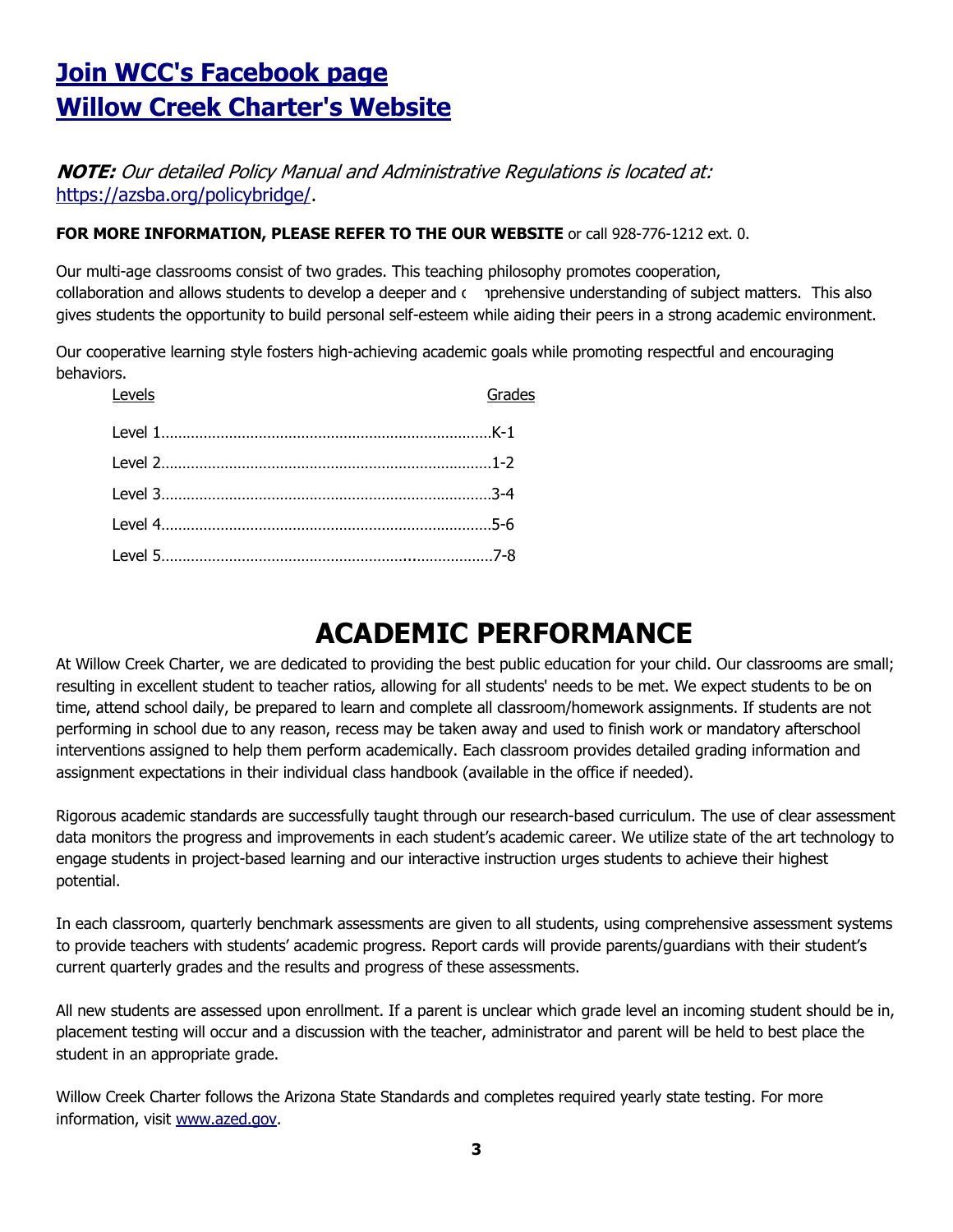# **ABSENCES AND EXCUSES**

### **JH-RB ©** REGULATION

In accordance with Arizona state attendance law, (Arizona Revised Statute Section 15-802), the responsibility for consistent school attendance rests with parents and guardians.

If your child misses more than ten percent (10%) of the number of required attendance days, as stated in A.R.S. 15-802, Willow Creel Charter School (WCCS) can and will take disciplinary action to not renew your child's enrollment for the next school year.

State law mandates that we keep a record of ALL absences - excused and unexcused. Therefore, when a child is absent, a parent or guardian MUST call the office with the reason for absence. Excessive absences may be reported to the Yavapai County Attorney's office for review. Parents/guardians are reminded that public schools are completely funded through state dollars, based upon attendance only. Each absence reduces that funding, which greatly affects the curriculum and well-being of our school. High absence rates directly affect a student's academic performance and have been shown to increase the possibility of high school dropouts and success in their future. We ask parents to ensure their students make it to school on time, consistently and with parental support.

### **Definitions**

**Tardy:** A student is tardy when the student is absent for fifteen (15) minutes or less in a day.

Absence: A student who is more than fifteen (15) minutes late is considered half (1/2)-day. A student who misses several hours or does not come to school is absent. (Please see the detailed attendance policy for each grade level's attendance hours; Regulation JE-RB). According to Arizona Revised Statutes (A.R.S.) 15-803B, absences may be considered excessive when the number of absent days exceeds ten percent (10%) of the number of required attendance days. The state currently requires one hundred forty-seven (147) days of school for WCCS.

**Excused absence:** An absence is excused if a parent or guardian notifies the school w/an acceptable reason for the absence. Pursuant to A.R.S. §15-901(A)(1), the Department of Education defines an *excused absence* as being an absence due to illness, doctor appointment, bereavement and family emergencies.

**IMPORTANT:** If your child misses more than ten (10) days, excused or unexcused, your child may be put on an Attendance Contract for the remainder of the school year. Parents and students must attend a meeting to discuss and sign the attendance contract, developing a plan for better attendance. If your child misses more than fifteen (15) days total, he/she may be asked to withdraw from the school or be retained.

Students absent for ten (10) consecutive school days, except for excused absences identified herein, shall be withdrawn from the school, pursuant to A.R.S. §15-901 (A)(2). Absences due to out-of-school suspension shall be reported as unexcused and will count toward absences.

Parents/guardians may request an "Attendance Appeal" for student absences that have caused that student to be withdrawn and/or retained. Please see front office for form and details. Detailed absence information will be required, documentation, as well as a plan to avoid future absences. This information will need to be presented to our Charter Board for review and decision.

# **Early Release/Pick-up**

Parents must sign students out in the office and then the office will call your student out of class. Students will only be released through the office. Please sign your child back into the school, if they return after an appointment. If they arrive late to school, students must come to the office for a tardy, half (1/2)-day or full-day absence slip. After fifteen (15) minutes, parents must also sign children into the office attendance register.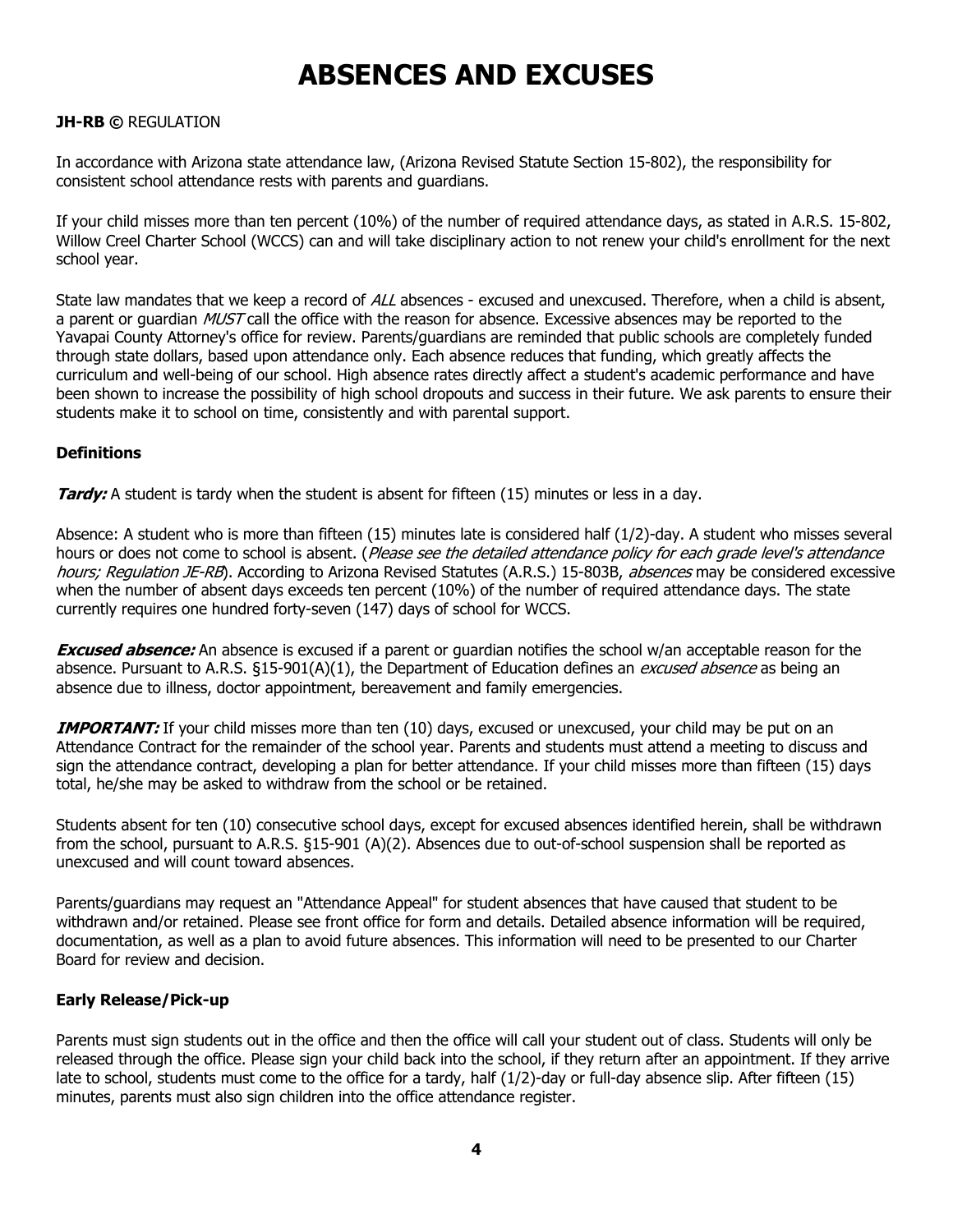# **Annual Notification to Parents Regarding Confidentiality of Student Education Records**

The Family Educational Rights and Privacy Act (FERPA) (20 U.S.C. § 1232g; 34 CFR Part 99) is a Federal law that protects the privacy of student education records. The law applies to all schools that receive funds under an applicable program of the U.S. Department of Education.

FERPA gives parents certain rights with respect to their children's education records. These rights transfer to the student when he or she reaches the age of 18 or attends a school beyond the high school level. Students to whom the rights have transferred are "eligible students."

- Parents or eligible students have the right to inspect and review the student's education records maintained by the school. Schools are not required to provide copies of records unless, for reasons such as great distance, it is impossible for parents or eligible students to review the records. Schools may charge a fee for copies.
- Parents or eligible students have the right to request that a school correct records which they believe to be inaccurate or misleading. If the school decides not to amend the record, the parent or eligible student then has the right to a formal hearing. After the hearing, if the school still decides not to amend the record, the parent or eligible student has the right to place a statement with the record setting forth his or her view about the contested information.
- Generally, schools must have written permission from the parent or eligible student in order to release any information from a student's education record. However, FERPA allows schools to disclose those records, without consent, to the following parties or under the following conditions (34 CFR § 99.31):
	- o School officials with legitimate educational interest;
	- o Other schools to which a student is transferring;
	- o Specified officials for audit or evaluation purposes;
	- $\circ$  Appropriate parties in connection with financial aid to a student;
	- o Organizations conducting certain studies for or on behalf of the school;
	- o Accrediting organizations;
	- $\circ$  To comply with a judicial order or lawfully issued subpoena;
	- o Appropriate officials in cases of health and safety emergencies; and
	- o State and local authorities, within a juvenile justice system, pursuant to specific State law.

Schools may disclose, without consent, "directory" information such as a student's name, address, telephone number, date and place of birth, honors and awards, and dates of attendance. However, schools must tell parents and eligible students about directory information and allow parents and eligible students a reasonable amount of time to request that the school not disclose directory information about them. Schools must notify parents and eligible students annually of their rights under FERPA. The actual means of notification (special letter, inclusion in a PTA bulletin, student handbook, or newspaper article) is left to the discretion of each school.

For additional information, you may call 1-800-USA-LEARN (1-800-872-5327) (voice). Individuals who use TDD may use the Federal Relay Service.

Or you may contact us at the following address: Family Policy Compliance Office U.S. Department of Education 400 Maryland Avenue, SW Washington, D.C. 20202-8520 8/21/2008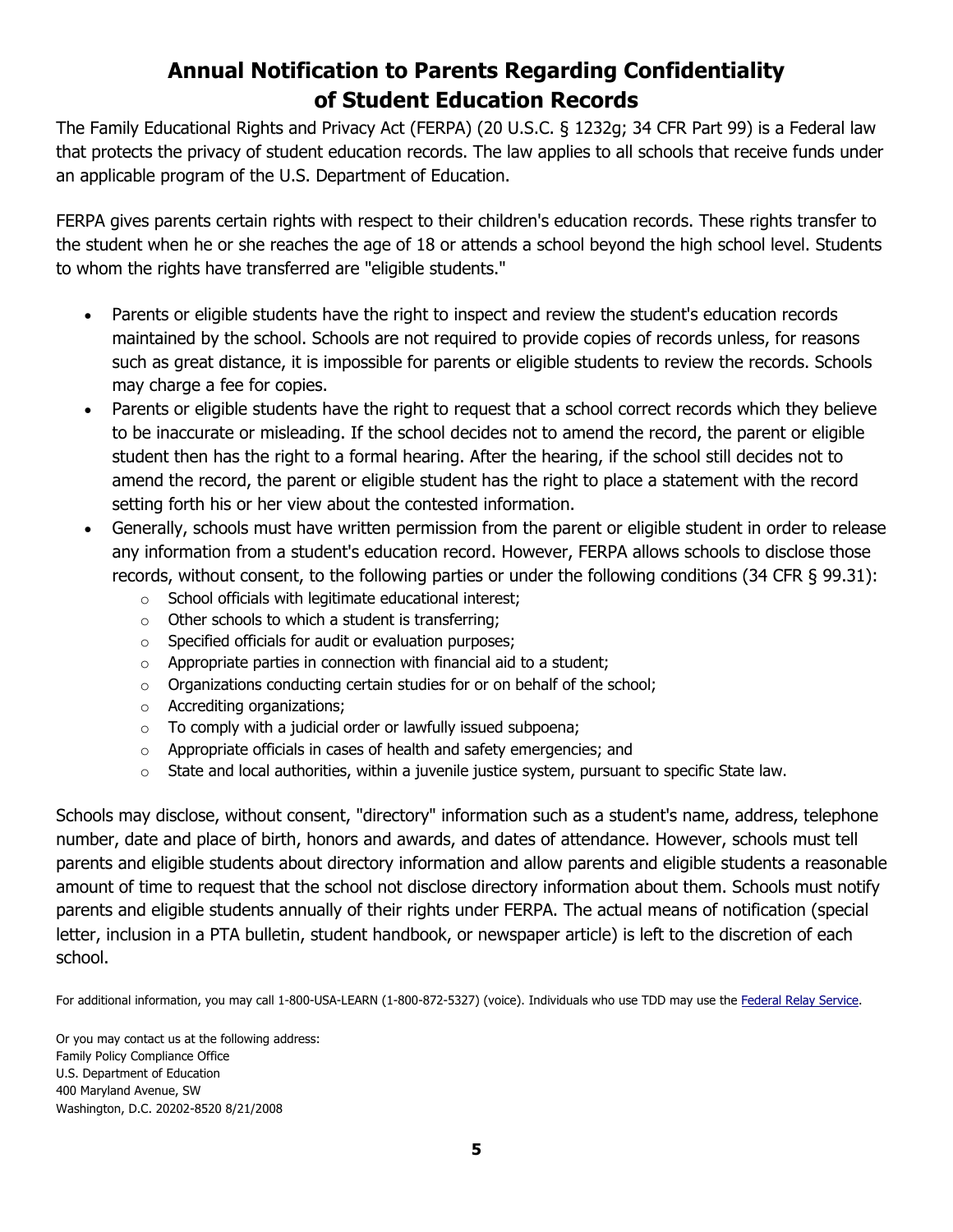# **ATTENDANCE (Drop off and Pick-Up Times)**

# **We strictly adhere to drop off and pick up times** (\*fees may apply)

Arrival: Student may be dropped off as early as 7:45 a.m. in the front courtyard.

If there is bad weather, students will go to the art room.

Dismissal: Students may stay until 4:00 each day and are supervised during this time. Pickup is NO LATER than 4:00 p.m. After 4:10, parents will be charged a fee of one dollar (\$1) per minute for each minute over\*, as WCC does not have after school care. Please be on time!

DO NOT park in the drop-off/pick-up lane; wait in your car for your child. If you need to get out of the car, please park in a designated parking spot.

**If we are unable to contact you or your emergency contacts by 4:15 p.m., the Prescott Police Department will be called to locate you.** 

# **BULLYING / HARASSMENT / INTIMIDATION**

### **JICK-R ©** REGULATION

The School does not tolerate bullying, harassment, or intimidation in any form. Further, the School will investigate each complaint of bullying, harassment, or intimidation and will take appropriate, timely, and responsive action.

Bullying: Bullying may occur when a student or group of students engages in any form of behavior that includes such acts as intimidation and/or harassment that

A. has the effect of physically harming a student, damaging a student's property, or placing a student in reasonable fear of harm or damage to property,

B. is sufficiently severe, persistent or pervasive that the action, behavior, or threat creates an intimidating, threatening, or abusive environment in the form of physical or emotional harm,

C. occurs when there is a real or perceived imbalance of power or strength, or

D. may constitute a violation of law.

Any student who feels he or she has been the victim of bullying, harassment, or intimidation or suspects other students of being bullied, harassed, or intimidated should file a complaint with the administrator or the administrator's designee or other school employee. The student's report may be provided verbally or in writing. A student's verbal report will be documented in writing by the employee receiving the report.

Any staff member who becomes aware of or suspects that a student is experiencing bullying, harassment, or intimidation shall immediately notify a School administrator. Employees may initially advise the School administrator verbally but shall submit a written report within one (1) school day of the verbal report.

Reprisal directed toward a student or employee for the reporting of a case of bullying, harassment, or intimidation or a suspected case of bullying, harassment, or intimidation will not be tolerated. Students involved directly or indirectly in reprisal will be disciplined up to and including expulsion pursuant to Policies JK, JKD, and JKE. Any suspected violation of the law will be reported to law enforcement authorities.

Submitted complaints shall be investigated by the School administrator as soon as possible but always within two (2) school days of the initial report. Each investigation will be comprehensive to the extent determined appropriate by the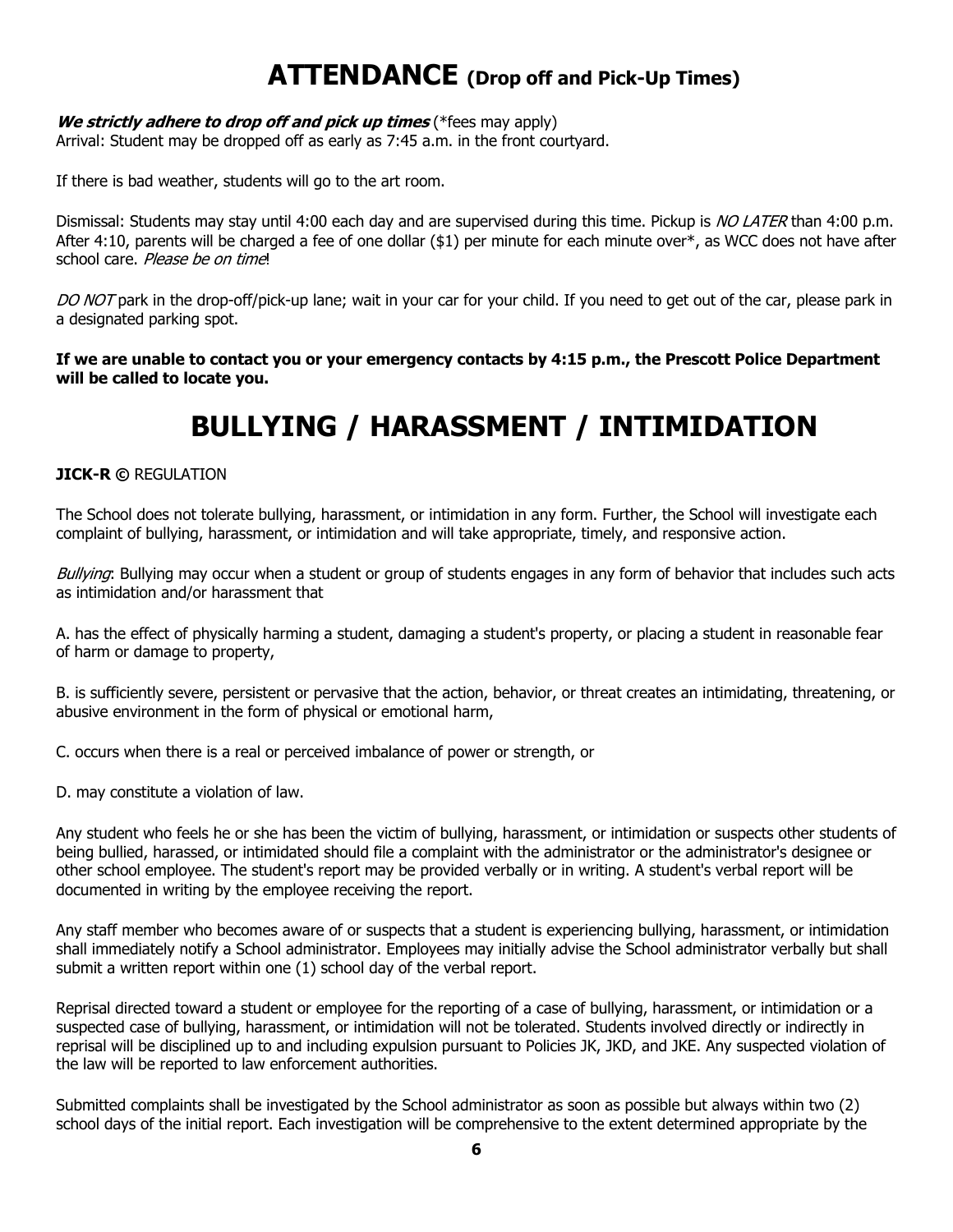School administrator. In investigating the complaint, the administrator or the administrator's designee will maintain confidentiality to the extent reasonably possible, subject to the restrictions pertaining to disclosure of personally identifiable student information established in the Family Educational Rights and Privacy Act (FERPA).

Each investigation will be documented by the administrator or the administrator's designee. Documentation will be maintained by the School for at least six (6) years. In the event the School must report incidents to persons other than school officials or law enforcement, all individually identifiable information shall be redacted.

Should the School administrator determine that bullying, harassment, or intimidation has occurred discipline will be administered pursuant to Policies JK, JKD, and JKE. Regardless of the outcome of the investigation the School administrator will meet with the student who reported or was reported as being bullied, harassed, or intimidated to review the findings of the investigation. Additionally the parent or guardian of the student will be informed of the findings of the investigation.

The Executive Director is responsible for determining the methods of information delivery to employees and students. The Executive Director shall provide to the school administrators, supervisors and all other School employees the information necessary to comply with Governing Body Policy JICK. The information related to bullying, harassment, or intimidation is to include but not be limited to preventive measures, incident reporting, related support services available (proactive and reactive), student rights, employee responsibilities, and the ramifications of not reporting a bullying, harassment, or intimidation incident or suspicion of bullying, harassment, or intimidation. The information shall be disseminated to School personnel at the beginning of each year and as the Executive Director otherwise determines to be appropriate.

The administrator or the administrator's designee is responsible to ensure information related to bullying, harassment, or intimidation is disseminated to students, and parents and guardians. The information shall include but not be limited to Governing Body policy, incident reporting, support services (proactive and reactive) and student's rights. The dissemination of this information will

- A. occur during the first (1st) week of each school year,
- B. be posted in each classroom and in common areas of the School,
- C. be summarized in the student handbook and on the School website, and
- D. be provided to each incoming student during the school year at the time of registration.

The administrator or the administrator's designee is also responsible to ensure information is disseminated to all students who report bullying, harassment, or intimidation, including, at the time the incident is reported, a written copy of student rights, protections and support services available to the student; a copy of the report shall also be given to the student's parent(s)/guardian(s).

The administrator or the administrator's designee is responsible for the maintenance of documentation related to bullying, harassment, or intimidation.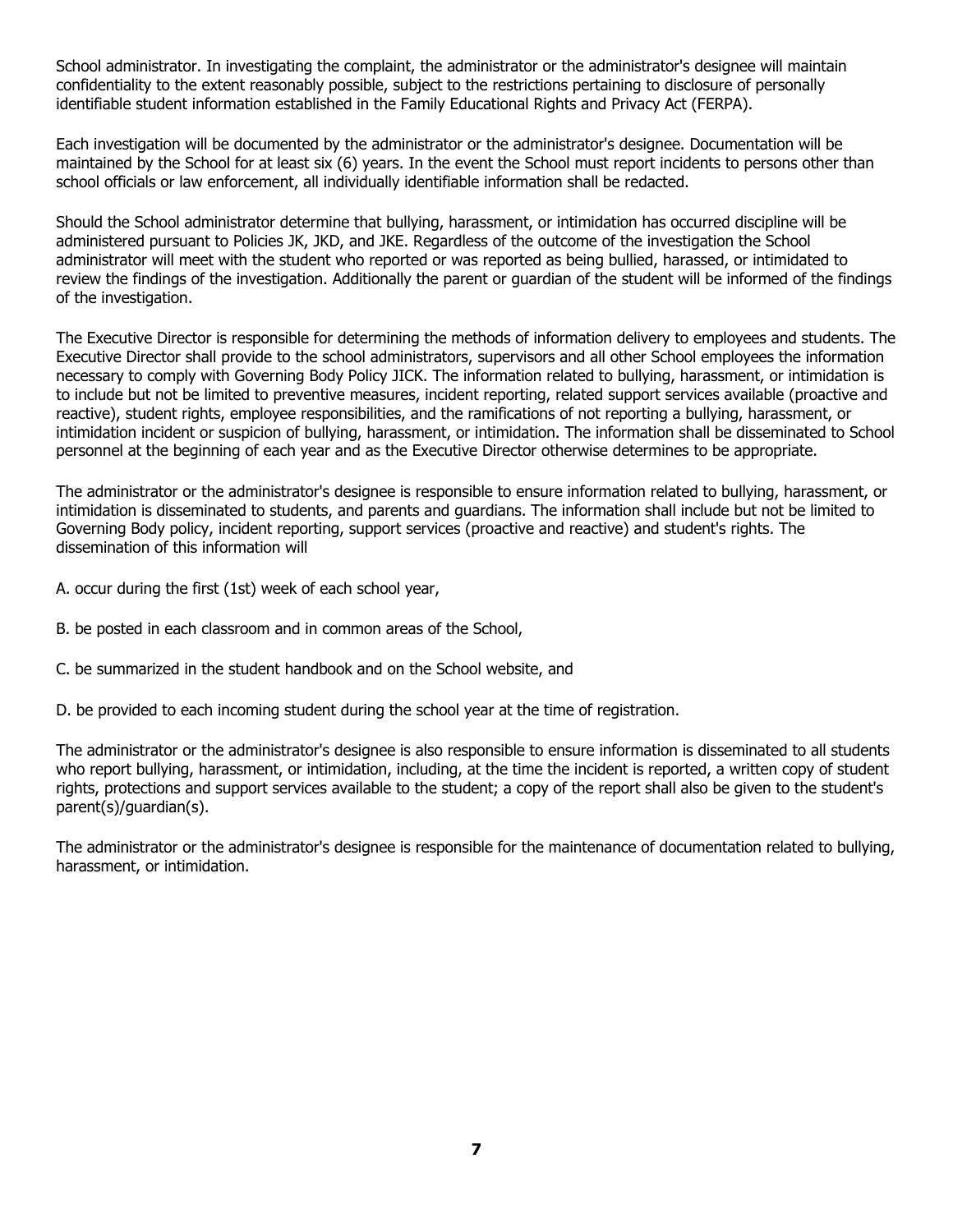# **CHILD FIND POLICY**

The Individuals with Disabilities Education Act of 2004 (IDEA '04) and the Arizona Administrative Code (AAC) define child find requirements to ensure eligible infants, toddlers, preschoolers, and school-aged children have access to early intervention or special education and related services. **Responsibilities** 

### **1. What is a public education agency's (PEA) "child find" responsibility?**

PEAs are required to establish, implement, and disseminate to their school-based personnel and all parents within the PEA's boundaries of responsibility written procedures for the identification and referral of all children with disabilities aged birth through 21, regardless of the severity of their disability. **2. What additional child find activities are the responsibilities of a unified school district, elementary school district, or union high school district?** 

PEAs will identify, locate, and evaluate all children with disabilities within their geographic boundaries of responsibility who are in need of special education and related services, including children who highly mobile, such as migrant or homeless students, wards of the state, private school and homeschool students, regardless of the severity of their disability, and students who are suspected of being children with a disability and in need of special education, even though they are advancing from grade to grade. For infants and toddlers aged birth to 2 years 10 1/2 months, PEAs should use the referral form located on the AZ FIND website to refer the child to the Arizona Early Intervention Program (AzEIP).

### **3. What child find activities are the responsibilities of charter schools?**

For a school-aged child (grades K through 12), the charter school in which the student is enrolled is accountable for child find activities. It is the school's responsibility to identify and evaluate students with disabilities, including children who are suspected of being children with a disability and in need of special education, even though they are advancing from grade to grade. For infants and toddlers aged birth to 2 years 10 1/2 months, the charter school should refer the child to AzEIP. For a child aged 2 years 10 ½ months to 5 years, the charter school should refer the child to the child's district of residence. The referral form is located on the AZ FIND website.

### **4. What is the PEA's obligation for students transferring from another PEA?**

The PEA shall review enrollment data and educational performance in the prior PEA. If there is a history of special education for a student not currently eligible for special education or of poor progress, the name of the student shall be submitted to the administrator for consideration of the need for a referral for a full and individual evaluation or other services.

#### **5. Who is responsible for child find activities for school-aged students who attend private schools?**

The school district within whose boundaries the non-profit private school is located is responsible for child find activities. The school district responsible for child find activities for students placed by their parents in a *for-profit* private school is the district of residence.

#### **6. Who is responsible for child find activities for preschool-aged children?**

All preschool-aged children are referred to the unified or elementary school district of residence for child find services, including children who attend private preschools regardless of where the school is located. Union high school districts and charter schools should use the referral form located on the AZ FIND website to refer the child to the district of residence.

#### **7. Who is responsible for child find activities for the student who is homeschooled?**

The school district within whose boundaries the homeschooled student resides is responsible for child find activities.

#### **8. Who is responsible for child find activities for students in secure care facilities?**

Minor-aged students in secure care facilities are the responsibility of the secure care facility for all educational needs. Students who are the age of majority and attend an educational program in a secure facility are the responsibility of that secure care facility.

#### **9. Does the PEA have to maintain documentation of child find activities?**

Yes, the PEA is required to maintain documentation of identification procedures, dates of entry into school, or notification by parents of concerns regarding developmental or education progress by their child, and dates of screening in the student's permanent records.

### **10. Are PEAs required to document that all school-based staff have reviewed written child find procedures?**

Yes. The PEA will require all school-based staff to annually review written procedures related to child identification and referral. The PEA must maintain documentation of staff review.

### **Screening**

### **11. Who may refer a child for screening?**

Anyone who has concerns about a child's development or academic achievement may refer the student for screening (i.e., parents, family members, or school staff).

#### **12. What are the components of screening?**

Screening procedures shall include vision and hearing status and consideration of the following areas: cognitive or academic, communication, motor, social or behavioral, and adaptive development. Screening may also include observations, family interviews, review of medical, developmental, or educational records, or the administration of an instrument identified by the test publisher as appropriate for use as a screening tool. Screening does not include detailed individualized comprehensive evaluation procedures.

### **13. What is the time frame for conducting screening for possible disabilities?**

Screening shall be completed within 45 calendar days after entry into preschool, kindergarten, or for newly enrolled school-aged children without appropriate records of screening, evaluation, or progress in school. Screening is also required after receiving parent notification of a possible disability for children aged 3 through 21 years.

#### **14. Does the PEA have to notify parents of a concern resulting from a screening?**

Yes, the parents must be notified of any concern found during screening within 10 school days. Additionally, the PEA must include procedures they will utilize to follow up on the student's needs; consideration of screening results could lead to a full and individual evaluation or provision of other services. **References** : 1. IDEA '04, Parts B and C (34 C.F.R. §§ 300 et seq., 34 C.F.R. §§ 303 et seq.)

2. A.A.C. R7-2-401 (C)(D)

3. Letter to Smith (OSEP) December 1, 2006

4. Letter to Chapman (OSEP) August 22, 2007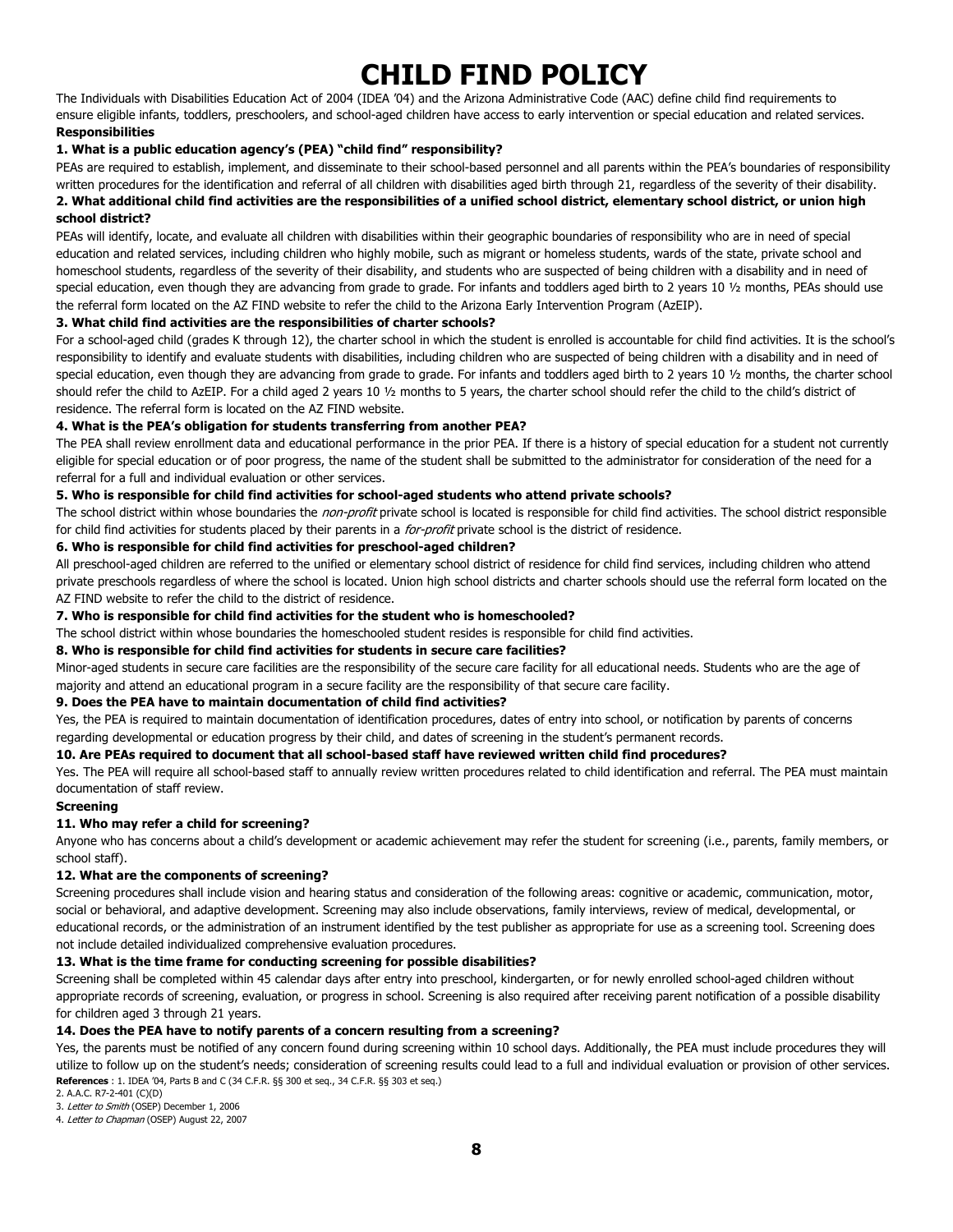# **HAZING**

### JICFA-R © **REGULATION**

A person who reports or complains regarding hazing may report or complain directly to the School administrator or to a professional staff member. The professional staff member receiving the report/complaint shall retrieve sufficient detail from the person to complete the form designated for such purpose. At a minimum the report/complaint shall be put in writing containing the identifying information on the complainant and such specificity of names, places and times as to permit an investigation to be carried out. When a professional staff member receives the information, the staff member will transmit a report to the School administrator or Executive Director not later than the next school day following the day the staff member receives the report/complaint.

The report/complaint will be investigated by the School administrator or Executive Director. The procedures to be followed are:

A. An investigation of the reported incident or activity shall be made within ten (10) school days when School is in session or within fifteen (15) days during which the School office is open for business when School is not in session. Extension of the time line may only be by necessity as determined by the Executive Director.

B. The investigator shall meet with the person who reported/complained at or before the end of the time period and shall discuss the conclusions and actions to be taken as a result of the investigation. Confidentiality of records and student information shall be observed in the process of making such a report.

C. Where disciplinary action is necessary, School policies shall be followed.

# **DISCIPLINE**

### **JK-R ©** REGULATION

A student may be subject to disciplinary action when the student:

A. Engages in conduct that is disorderly, i.e., intentionally causing public inconvenience, annoyance, or alarm, or recklessly creating a risk thereof, by:

- 1. Fighting or engaging in violent behavior.
- 2. Making unreasonable noise.
- 3. Using abusive or obscene language or gestures.
- 4. Obstructing vehicular or pedestrian traffic.
- 5. Creating a hazardous or physically offensive condition by any act that serves no legitimate purpose.

B. Engages in conduct that is insubordinate, i.e., failing to comply with the lawful directions of a teacher, School administrator, or other School employee in charge of the student.

C. Endangers the safety, morals, health, or welfare of others by any act, including but not limited to:

- 1. Selling, using, or possessing alcohol, drugs, or other controlled substances or drug paraphernalia.
- 2. Selling, using, or possessing weapons, fireworks, or other dangerous instruments or contraband.
- 3. Selling, using, or possessing obscene materials.
- 4. Using profane, vulgar, or abusive language (including ethnic slurs).
- 5. Gambling.
- 6. Hazing.
- 7. Engaging in lewd behavior.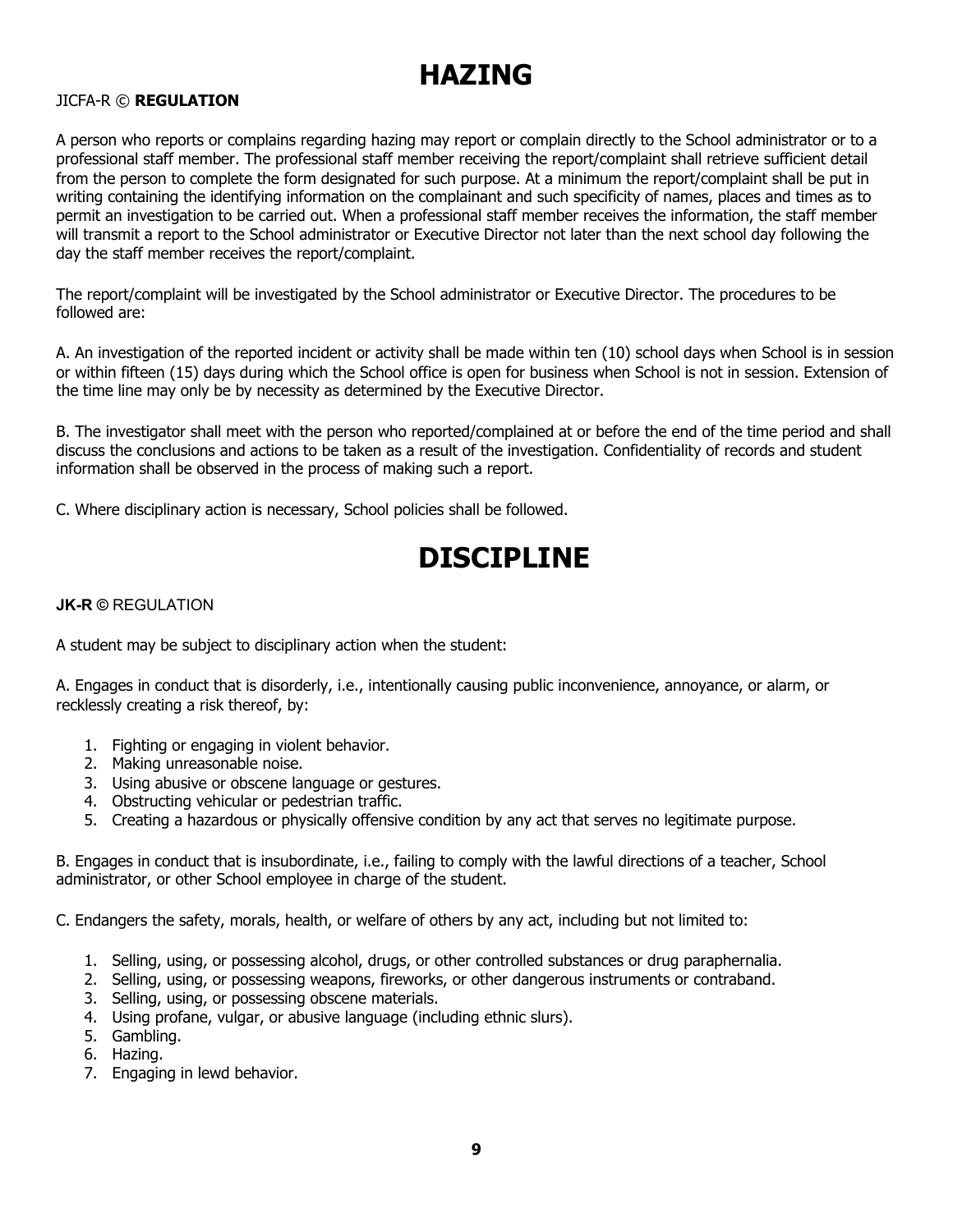D. Engages in any of the following forms of academic misconduct:

1. Lateness for, missing, or leaving School or class without permission or excuse.

2. Cheating (including but not limited to copying, using unauthorized help sheets and the like, illegally obtaining tests in advance, substituting for a test-taker, and other forms of unauthorized collusion). | 3. Plagiarism.

E. Engages in conduct violative of the Governing Body's rules and regulations for the maintenance of public order on School property.

F. Uses personal portable electronic instruments, communication, and entertainment devices, including but not limited to cell phones, still and video cameras and equipment, recording/playback apparatus, and other electronic equipment which may be used for similar purposes, during the school day or during directed student study time unless such use has been specifically authorized by the School administrator.

G. Has a record of excessive absenteeism.

H. Is believed to have or actually has committed a crime.

Reasonableness of use of physical force in self-defense, defense of others, and defense of property will be considered as a mitigating factor in determining penalties for misconduct. The threat or use of physical force by a student is not reasonable (i) when made in response to verbal provocation alone, (ii) when assistance from a school staff member is a reasonable alternative, or (iii) when the degree of physical force used is disproportionate to the circumstances or exceeds that necessary to avoid injury to oneself or to others or to preserve property at risk.

# **Permissible Penalties**

The range of penalties that may be imposed for violations of student discipline rules include, but are not limited to, the following:

- A. Verbal warning.
- B. Written warning.
- C. Written notification to parents.
- D. Probation.
- E. Detention.
- F. Suspension from athletic participation.
- G. Suspension from transportation.
- H. Suspension from social or extracurricular activities.
- I. Suspension of other privileges.
- J. Exclusion from a particular class.
- K. Confinement with implementation of mandatory provisions.
- L. In-school suspension.
- M. Involuntary transfer.
- N. Community service.
- O. Suspension.
- P. Expulsion.

Depending upon the nature of the violation, student discipline may be progressive, i.e., generally, a student's first violation should merit a lighter penalty than subsequent violations. A School employee or agent should take into account all other relevant factors in determining an appropriate penalty. The above penalties may be imposed either alone or in combination.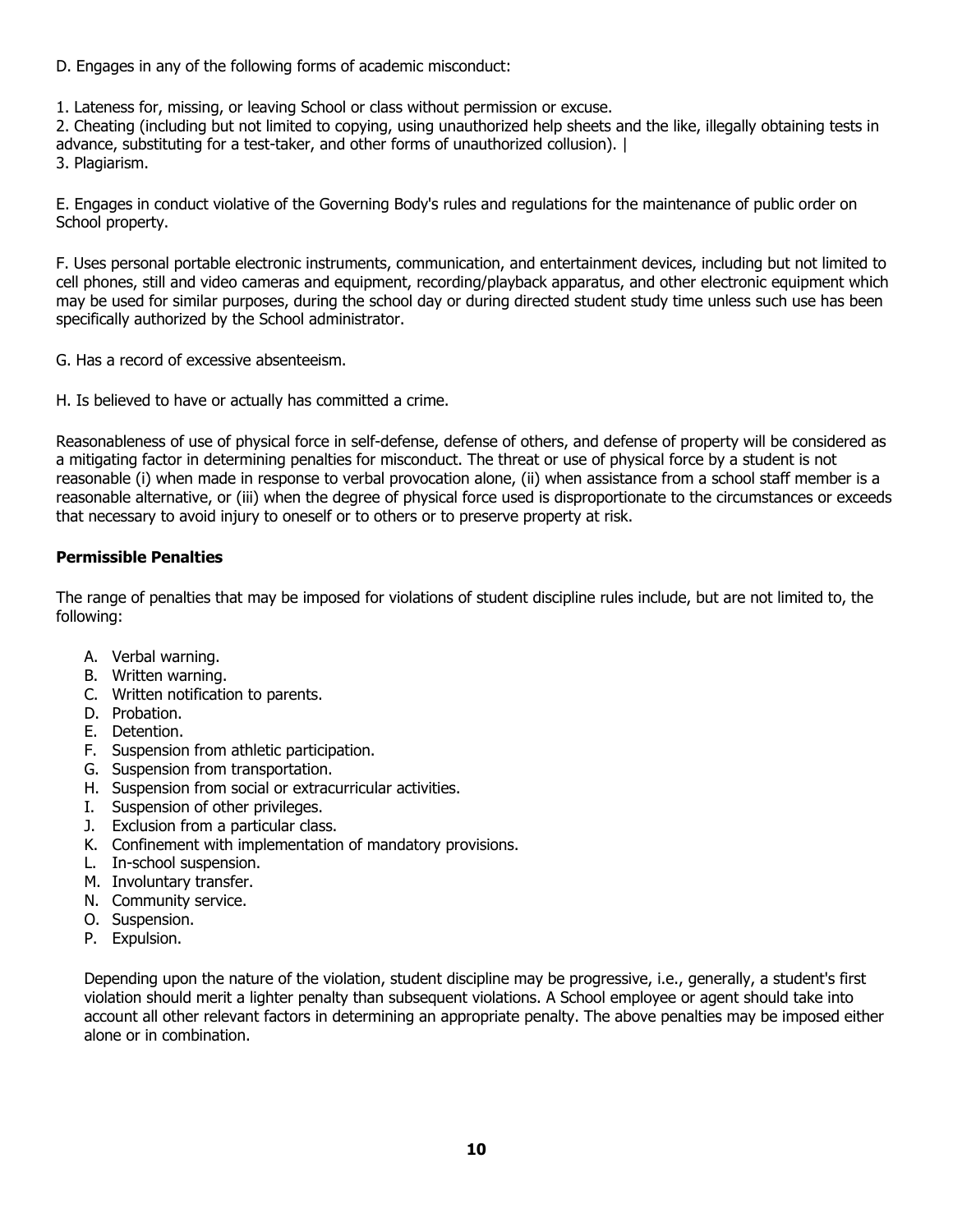### **Student Disciplinary Proceeding**

The School will establish a procedure that at a minimum will provide the School administrator, or the designee of the School administrator, with documentation of the teacher's reason(s) for the temporary removal of a student from class.

### **Refusal to readmit per A.R.S. 15-841:**

A. Upon discussion, by the administrator with the teacher, of disciplinary action implemented in conjunction with a temporary removal in accord with the rules established by the Governing Body, the teacher will be required to state an intent to readmit or refuse to readmit the removed student. If the teacher refuses to readmit the student, the reason shall be written by the teacher, explaining the conditions used to determine the removal, and shall be provided to the administrator by the next business day following the temporary removal.

B. Either of the following conditions must exist for a temporary removal per A.R.S. 15-841:

1. The teacher has documented that the pupil has repeatedly interfered with the teacher's ability to communicate effectively with the other pupils in the class or with the ability of the other pupils to learn.

2. The teacher has determined that the pupil's behavior is so unruly, disruptive, or abusive that it seriously interferes with the teacher's ability to communicate effectively with the other pupils in the classroom or with the ability of the other pupils to learn.

C. The matter will be referred to the School placement review committee (SPRC) constituted in accord with statute if the conditions are consistent with those stated in A.R.S. 15-841. Within three (3) business days following the date of temporary removal, the SPRC shall determine to either place the student in a new class or return the student to the existing class if that is the best or only practicable alternative.

D. If the student is qualified for educational services under the Individuals with Disabilities Education Act (IDEA), any change in the student's individualized education program (IEP) shall be determined by the individualized education program (IEP) team in accord with federal regulations.

Any teacher, administrator, Governing Body member, parent, or other person may report a violation of student disciplinary rules to an administrator. The administrator will then make an investigation of the charges as deemed appropriate and will institute appropriate proceedings.

This information for the maintenance of public order on School property will be publicized and explained to all students and provided in writing to parents as requested. In order to promote effectiveness of student discipline, the assistance of parents in enforcing rules for student discipline shall be invited and encouraged.

### **Involving Staff Members**

The administrator is responsible for involving staff members of the School in the development of a positive plan for student discipline. All staff members are responsible for implementing the plan of student discipline for the School.

# **STUDENT DISCIPLINE - A GUIDE TO DISCIPLINARY ACTIONS**

It is the philosophy of Willow Creek Charter that no one has the right to interfere with an individual's learning, safety and well-being. Discipline at Willow Creek Charter (WCC) is used to ensure that ALL students are learning, while also helping students learn self-discipline and appropriate character life skills. Severity and frequency of offenses may determine suspension or expulsion. For a discipline program to be effective, parent and guardians need to support the school in educating students on the importance of behavior. If a student is feeling harassed or bullied, he/she should speak with someone they trust - a staff member or parent/guardian. If the student is uncomfortable bringing the issue to staff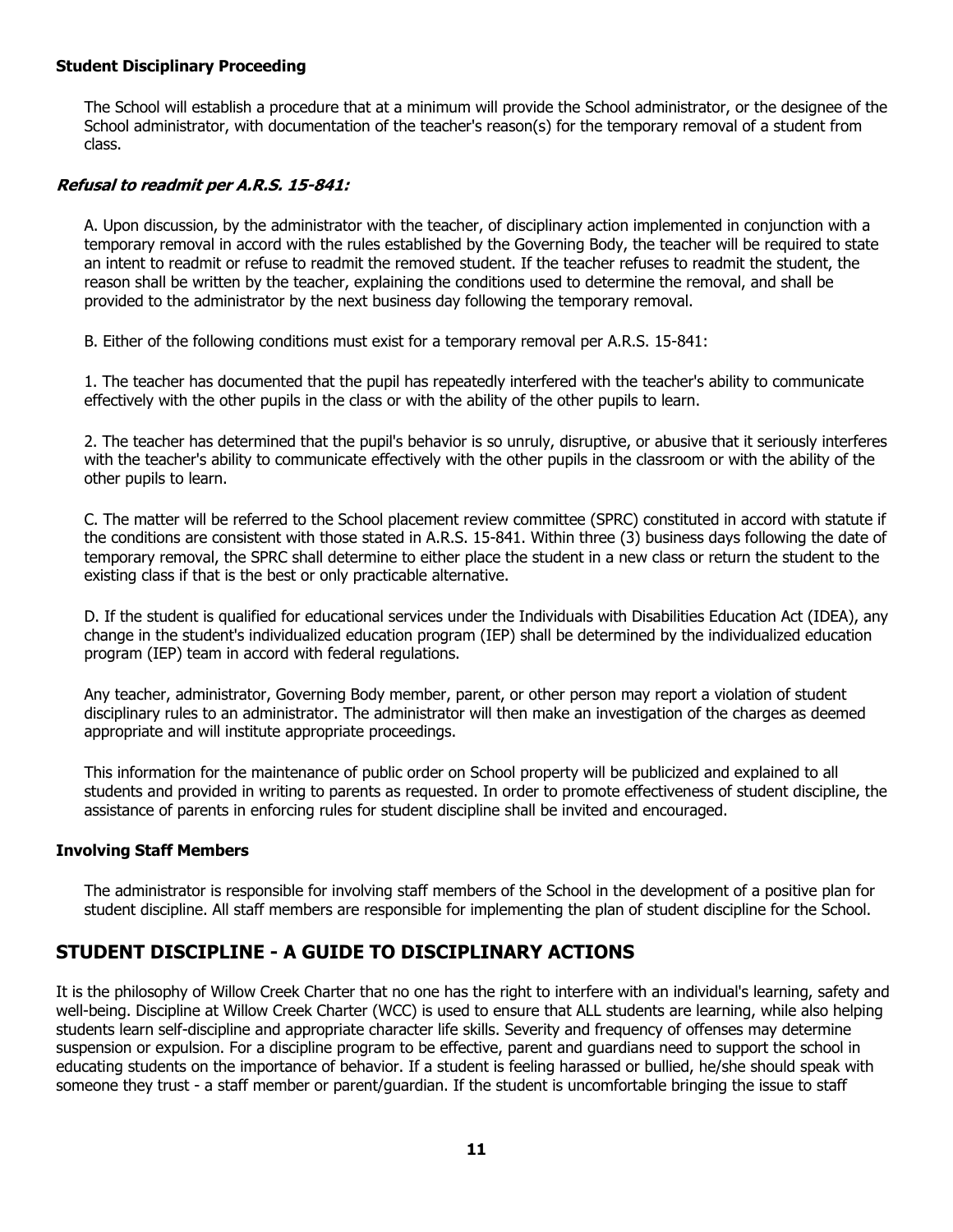directly, a parent/guardian can schedule a meeting with teachers or administration to resolve quickly and effectively, leaving ALL students feeling safe in their school environment.

When a student breaks a classroom or school rule, a "Discipline Report" from the staff member observing the behavior will be written and filed for documentation by student. Students who choose to break school procedures are subject to correction by teachers, staff members, administrators, police and or juvenile authorities. The student will be disciplined according to the violation and appropriate consequences in place, listed below:

### **Tier 1 Violations:**

Classroom disruptions Defiance and/or disrespectful behavior toward staff/adults Electronic devices/cell phones (Cell phones must be checked into the office each morning and can only be used if permitted by the teacher. Gross dress code violations Swearing, inappropriate language and/or gestures Not following directions Excessive tardies Unprepared for class

# **Tier 2 Violations:**

Aggressive act (hitting, pushing, slapping) Bullying, teasing and/or intimidation Cheating Computer tampering and unauthorized web searches Insubordination (refusing instruction or arguing) Leaving class or campus without permission Lying Personal display of affection (PDA) are not allowed at any time on campus Refusal to complete assignments Repeated discipline violations Severe defiance/disrespect or disruption Unexcused absence(s)/truancy Unsafe behavior

### **Tier 1 and Tier 2 Consequences:**

Verbal Warning Teacher/Student conference Teacher/Parent/Student conference Loss of privilege **Restitution** School/Community service Behavior plan Confiscation of property Referral to counselor or peer mediation In school or out of school suspension (for Tier 2 or repeated Tier 1 infractions) Long term suspension and/or expulsion (for Tier 2 or repeated Tier 1 infractions)

# **Tier 3 Violations:**

Arson Assault Bomb/Chemical/Biological Hazard Threat, Explosives **Burglary** Damaging or tampering with school, staff or personal property (parents may be asked to pay for damaged property).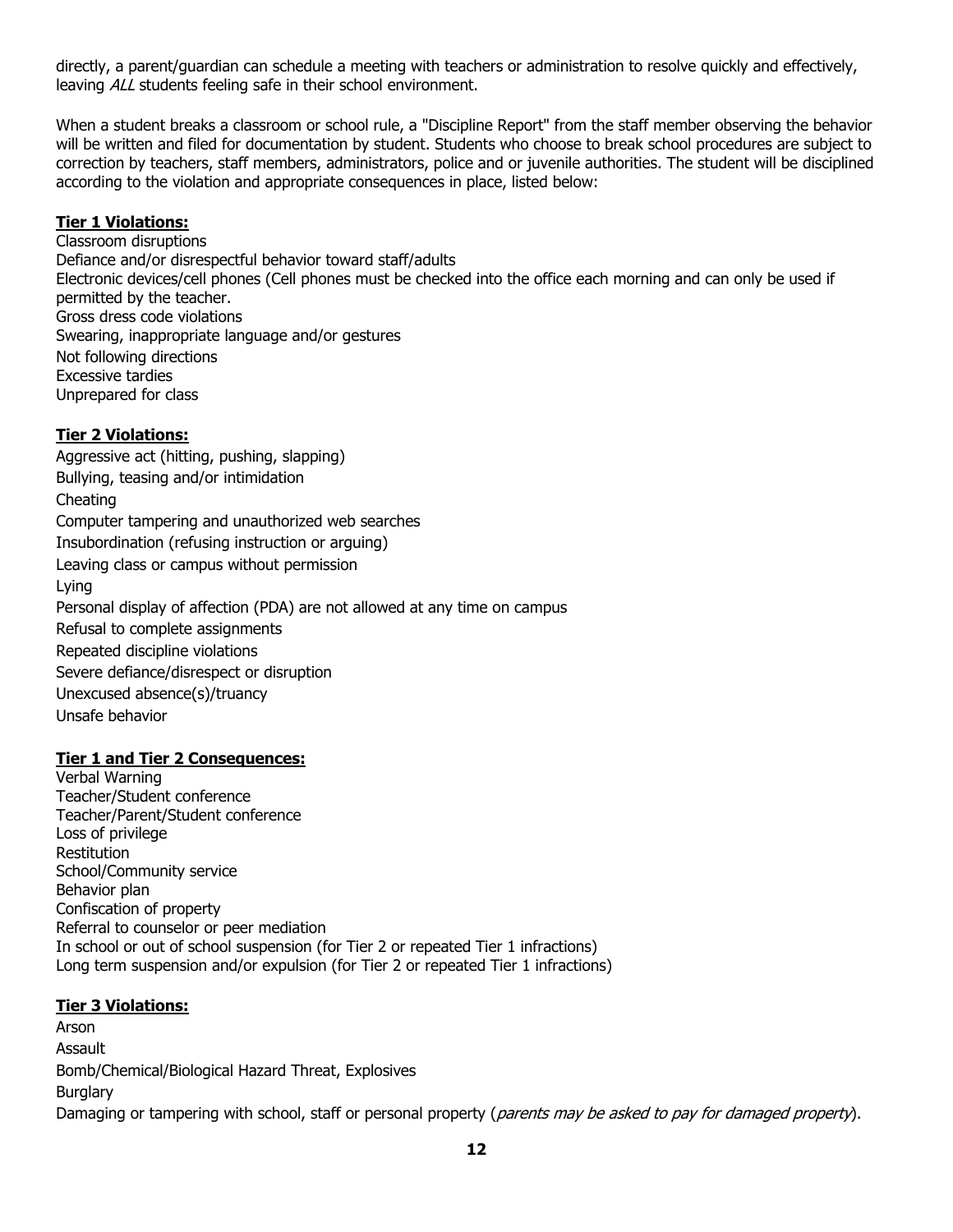Disorderly conduct **Endangerment** Ethnic slurs **Explosives** Extortion **Fighting** False fire alarm Graffiti Hazing Homicide Indecent exposure Kidnapping Major disruption of the educational process (AZ State Law 13-2911 states that students who interfere with or disrupt an educational setting are breaking the law.) Possession, use or sale of alcohol, tobacco, drugs and/or paraphernalia Possession of stolen property Obscene, indecent, or grossly inconsiderate behavior or materials Robbery Sexual/Nonsexual harassment Theft Threatening to injure self, staff or peers Possession of stolen property Weapons (knives, firearms, fireworks, paintballs, dangerous instruments or contraband)

# **Tier 3 Consequences:**

In school or out of school suspension Long term suspension and/or expulsion Referral to Law Enforcement

# **DRESS CODE**

- A. Dress appropriately for weather conditions.
- B. Dresses and shorts will be mid-thigh length or longer.
- C. Pants or shorts may not excessively sag.

D. Shirts will be long enough to cover midriff when arms are raised. Shorts/skirts must be at the student's fingertip length.

E. Shorts/skirts must be at the student's fingertip length.

G. Shorts/leggings must be worn under skirts and dresses if they're shorter than student's fingertip length or if student is playing on bars or has physical education (PE).

H. Torn/ripped jeans or shorts with holes above fingertip length must have leggings underneath.

I. Tank tops must have strap widths of at least two (2) fingers.

Heely sneakers cannot be used during school hours, if worn to school.

J. High heels are not allowed.

- K. On days where PE will occur, students will wear tennis shoes no sandals or flip flops.
- L. No hats of any kind or hoodies on the head are allowed in the classroom at any time.
- M. Sunglasses cannot be worn in the classroom at any time (either on the face or head).
- N. Undergarments should not be visible.
- O. Jewelry shall not be worn if it presents a safety hazard.

P. Obscene or profane writing, drawings or pictures depicting drugs, sexual situations and/or tobacco/drugs/alcohol on body, clothing and/or jewelry is prohibited.

- Q. Gang related clothing and or jewelry prohibited.
- R. Pajamas are not permitted unless they have been approved for a school event.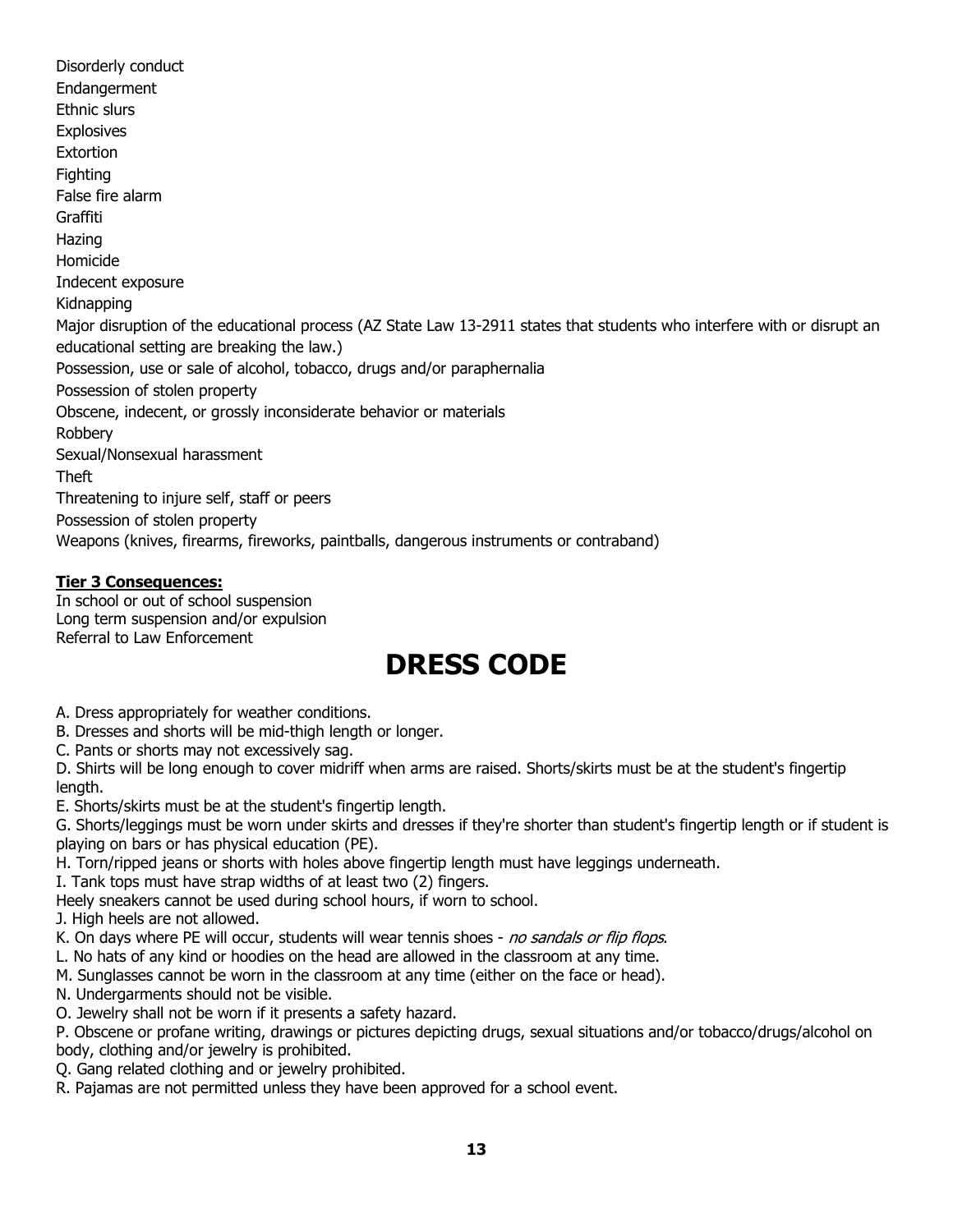# **ILLNESS PROTOCOL**

If your child comes to school and throws up or has a temperature of 100 degrees or more, he or she will be immediately sent home for the day and cannot return to school for 24 hrs. after the fever or throwing up has stopped. If your child has a cold, cough or allergies, you may send any medication to school but you must send it in the original packaging with dosage/times/students name clearly marked on our "Administering Medicine to Students" form. See MEDICINES / ADMINISTERING MEDICINES TO STUDENTS for more details.

# **IMMUNIZATIONS OF STUDENTS**

# **JLCB-R ©** REGULATION

Subject to the exemptions in A.R.S. 15-873, immunization against each of the following diseases is required for attendance of a child in any school:

Diphtheria; Tetanus; Hepatitis B; Pertussis; Poliomyelitis; Measles (rubeola); Mumps; Rubella (German measles); Haemophilus influenzae type b (Hib); Varicella; and Meningococcal.

Unless exempt in accord with R9-6-706, the schedule for compliance for a student eleven (11) years or older who has not previously received the meningococcal vaccine is: Grade student entering as of September 1, Grade six (6) 2008 Grades six (6) and seven (7) 2009 Grades six (6) through eight (8) 2010 Grades six (6) through nine (9) 2011 Grades six (6) through ten (10) 2012 Grades six (6) through eleven (11) 2013 Grades six (6) through twelve (12) 2014

The preceding schedules will remain in effect unless the school is notified by the Arizona Department of Health Services of a modification to one (1) or both of the schedules.

A child is in compliance with the requirements if the child has met the criteria of the appropriate immunization schedule as recommended by the Department of Health Services or is actively in the process of meeting such criteria as evidenced by having received one (1) dose of each of the required immunizations and has established a schedule for completion of the required immunizations.

A child shall not be allowed to attend school without submitting documentary proof to the school administrator unless the child is exempted from immunization pursuant to section 15-873. Upon enrollment, schools shall forbid attendance or (suspend) a student not meeting the requirements for immunization or exemption from immunization. Homeless students shall be referred to the liaison for homeless students and shall not be required to comply with the immunization requirements until the fifth (5th) calendar day after enrollment.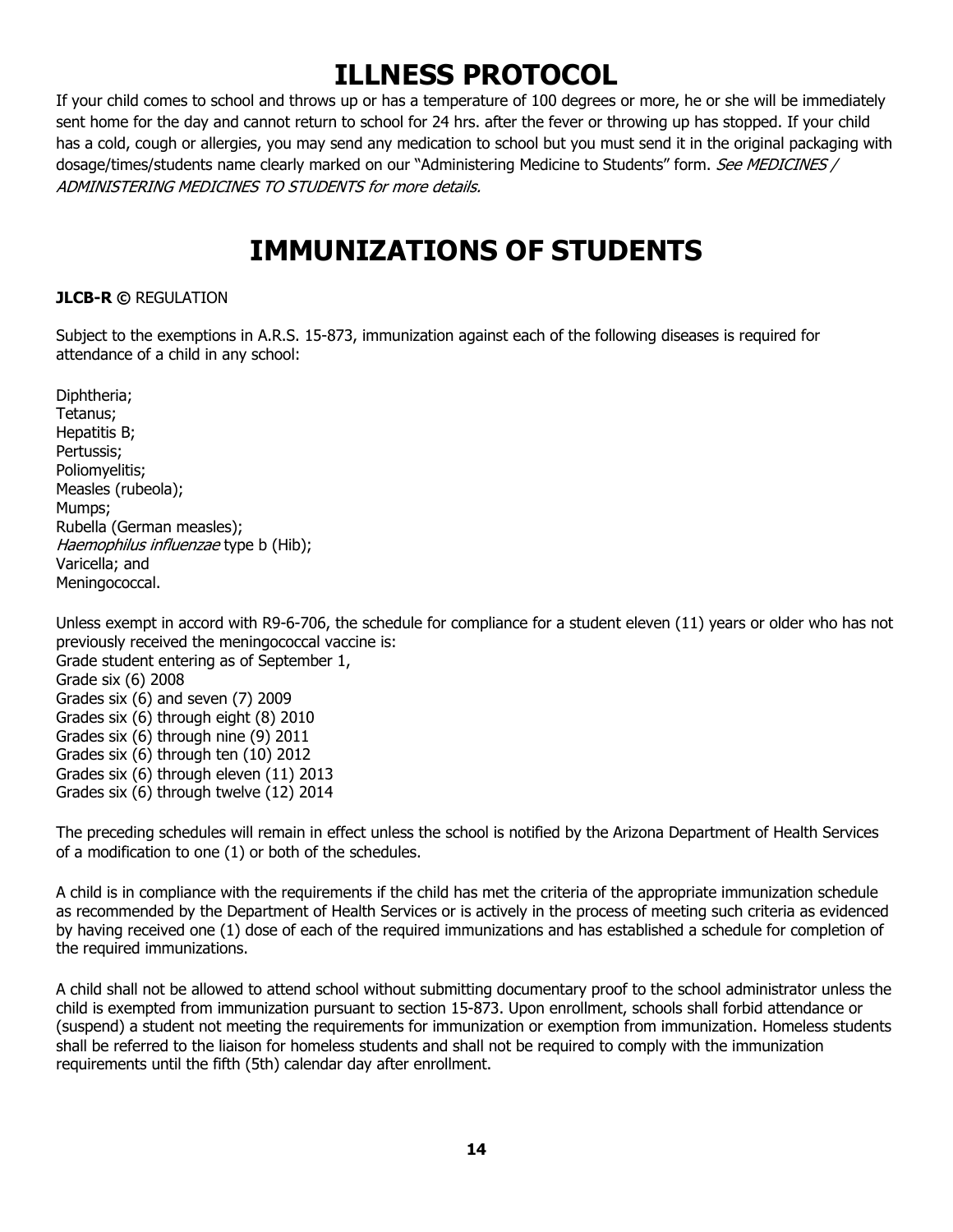# **IMMUNIZATION EDUCATION COURSE:**

ADHS Immunization Education Course for Personal Beliefs Exemptions

By far, most parents in Arizona vaccinate their children. But parents who do not want their children to be vaccinated can claim the following types of exemptions for their child(ren):

- 1. Religious Beliefs Exemption for use only in child care facilities, preschool, and pre-kindergarten programs
- 2. Personal Beliefs Exemption for use only in grades K-12

Parents wishing to obtain a Personal Beliefs Exemption form will be asked to complete the Immunization Education Course. Parents of children attending pilot program schools should click the link in this paragraph **or the red button below** to access the education course, which also leads to the exemption form. The parent should print and sign the exemption form created from the course and return that form to the school. See the full instructions at the bottom of this page.

This online course is designed only for the use of Personal Beliefs Exemptions in grades K-12 at pilot program schools. It does not change the process to request and obtain a Medical Exemption form or the Religious Beliefs Exemption form.

https://www.azdhs.gov/preparedness/epidemiology-disease-control/immunization/index.php#immunization-educationcourse

# **INCLEMENT WEATHER**

In case of inclement weather, please check our Facebook or webpage.

**Full day closure** – students and staff will stay at home and not attend school.

**2-Hour Delay** – Classroom schedule will start 2 hours later. Students need to arrive to school at 10:00 a.m. and Staff must arrive at 9:30 a.m.

Half day Kg students have the option to stay for a full day on snow delay days.

Remember to dress your child appropriately for the weather and be extremely careful on the dangerous roads. If driving to school is unsafe for you and your family, we respect your choice to stay safe. This absence will be considered excused.

# **KINDERGARTEN RULES**

For admission to kindergarten, children must be five (5) years of age prior to September 30 of the current school year. If a full-day kindergarten is provided, the parent of a student eligible for full-day kindergarten shall be offered the opportunity to choose either half-day or full-day kindergarten program. The School may accept children who turn five (5) by December 31 if the child passes a social and academic assessment. Willow Creek Charter (WCC) will not accept students aged five (5) during the year if the student has never attended school prior to September 30. The School shall provide an academically meaningful half-day kindergarten program in each School where the half-day student enrollment is sufficient to fill a class with approximately the same number of students as the School-wide kindergarten classroom average.

# **FOOD AND DRINKS**

Students bring their own packed lunch for snacks and lunch each day, as we do not have a cafeteria or meal delivery. Microwaves are not available for heating food up, so put hot food in a thermos or use ice packs as needed. No soda, juice or caffeinated beverages are allowed – **WATER ONLY**. Please pack your child a nutritious snack and lunch, so they are the best they can be all day!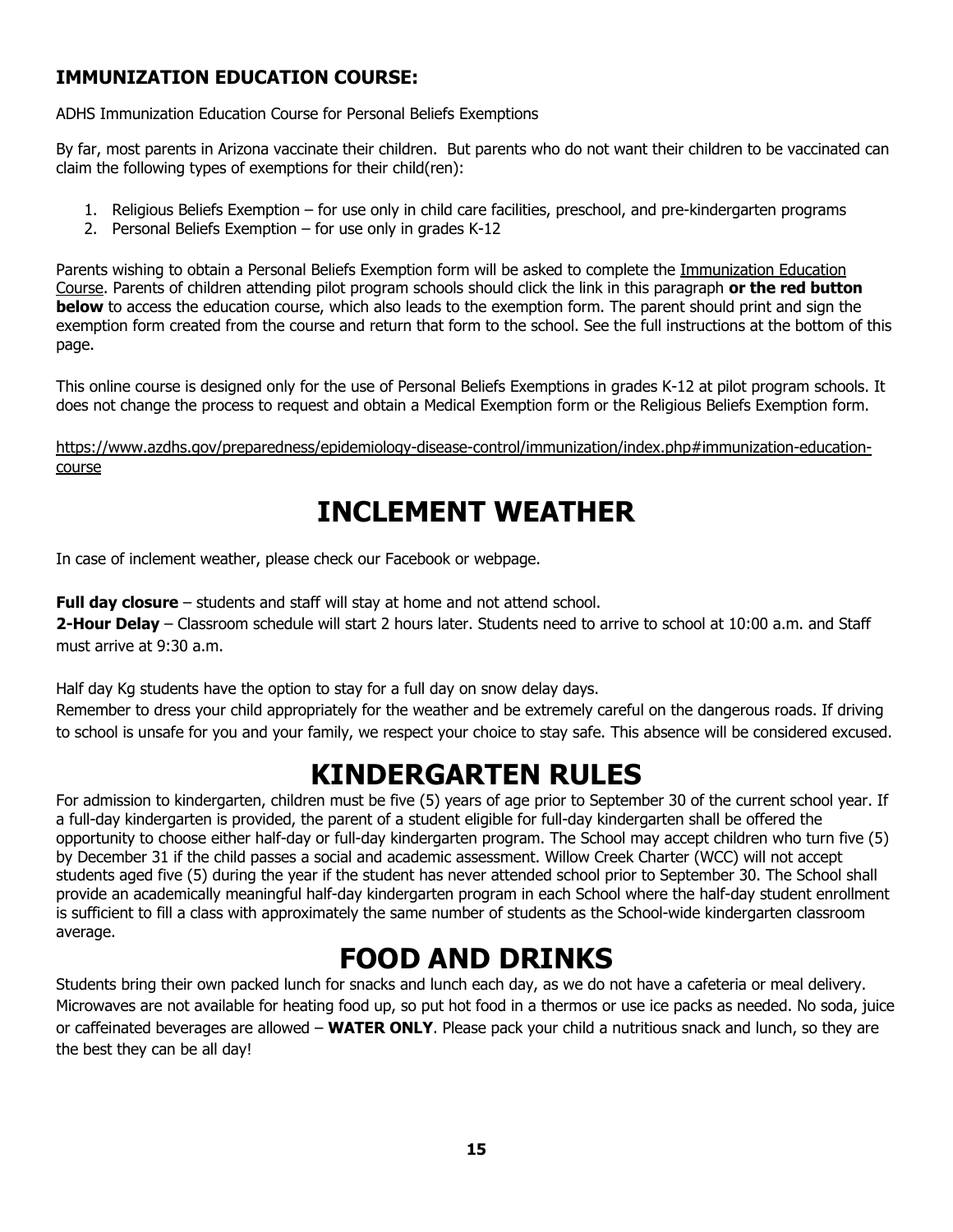# **OPEN ENROLLMENT**

The School has an open-enrollment program as set forth in A.R.S. 15-184 et seq. The open enrollment program described in this policy shall be placed on the School website and made available to the public on request.

# **MEDICINES / ADMINISTERING MEDICINES TO STUDENTS**

JLCD-R © **REGULATION** 

# **Prescription Drugs:**

or occasions when it is necessary for a student to receive a prescription drug during the School day, the following procedure has been established to ensure the protection of the School and the student and to assure compliance with existing rules and regulations:

# **Administration by School personnel:**

- A. The medication must be prescribed by a physician.
- B. The parent or guardian must provide written permission to administer the medicine to the student. Appropriate forms are available from the School office.
- C. The medication must come to the School office in the prescription container as put up by the pharmacist. Written directions from the physician or pharmacist must state the name of the patient, the name of the medicine, the dosage, and the time it is to be given.
- D. An administrator may designate a School employee to administer the medication.
- E. Any medication administration services specified in the child's diabetes medical management plan shall be provided
- F. Two (2) or more School employees, subject to final approval by the student's parent or guardian, may volunteer to serve as diabetes care assistants. Voluntary diabetes care assistants are allowed to administer insulin, assist the pupil with self-administration of insulin, administer glucagon in an emergency situation to a pupil or perform any combination of these actions if all of the following conditions exist.
- 1. A school nurse or another health professional who is licensed pursuant to statute or a nurse practitioner who is licensed pursuant to statute is not immediately available to attend to the pupil at the time of the emergency.
- 2. If the voluntary diabetes care assistant is authorized to administer glucagon, the parent or guardian must provide to the School an unexpired glucagon kit prescribed for the student by an appropriately licensed health care professional or nurse practitioner.
- 3. The volunteer diabetes care assistant has provided to the School a written statement signed by an appropriately licensed health professional that the voluntary diabetes care assistant has received proper training in the administration of glucagon, including the training specified in A.R.S. 15-344.01.
- 4. If the voluntary diabetes care assistant is authorized to administer insulin, the parent or guardian of the pupil has provided insulin and all equipment and supplies that are necessary for insulin administration by voluntary diabetes care assistants.
- 5. The training provided by an appropriately licensed health professional must include all of the following:
	- a) An overview of all types of diabetes.
	- b) The symptoms and treatment of hyperglycemia and hypoglycemia.
	- c) Techniques for determining the proper dose of insulin in a specific situation based on instructions provided in the orders submitted by the pupil's physician.
	- d) Techniques for recognizing the symptoms that require the administration of glucagon.
	- e) Techniques on administering glucagon.
- 6. A School employee shall not be subject to any penalty or disciplinary action for refusing to serve as a voluntary diabetes care assistant.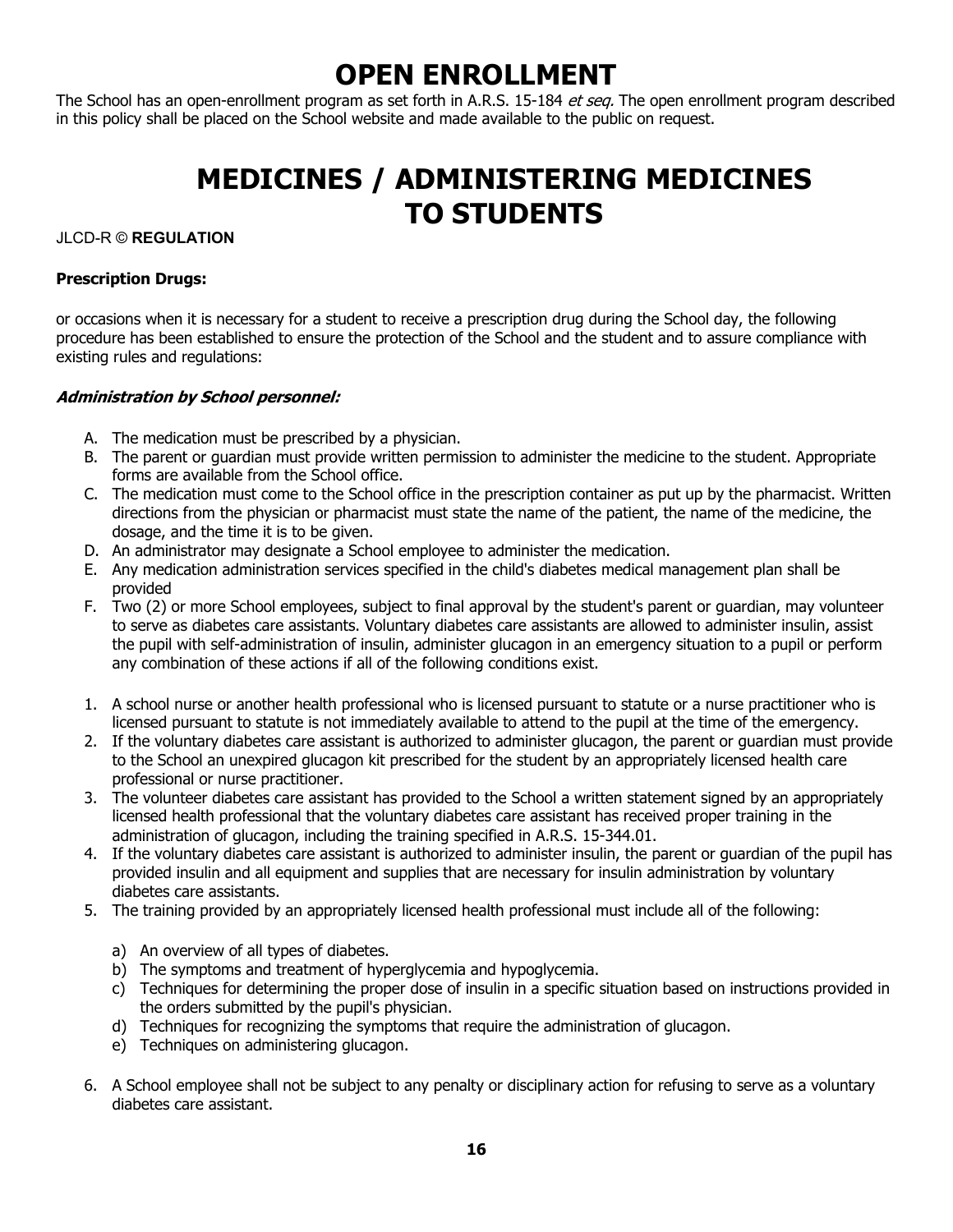7. The School, employees of the School, and properly licensed volunteer health professionals and nurse practitioners are immune from civil liability for the consequences of the good faith adoption and implementation of policies and procedures pursuant to School policy and this regulation.

G. Each administration of prescription drugs must be documented, making a record of the student having received the medication.

H. Drugs must be kept in their original containers in a locked medicine cabinet.

# **Self-administration:**

A. When the physician feels it is necessary for the student to carry and self-administer the medication, the physician shall provide written recommendations, to be attached to the signed parent permission form except in the case of medication for diagnosed anaphylaxis and breathing disorders requiring handheld inhaler devices. In these cases the student's name on the prescription label is sufficient for the physician's recommendation.

B. The student's diabetes medical management plan provided by the parent or guardian shall be signed by the appropriately licensed health professional or nurse practitioner and shall state that the student is capable of selfmonitoring blood glucose and shall list the medications, monitoring equipment, and nutritional needs that are medically appropriate for the pupil to self-administer and that have been prescribed or authorized for that student. The student must be able to practice proper safety precautions for the handling and disposal of the equipment and medications that the student is authorized to use under these provisions. The pupil's diabetes medical management plan shall specify a method to dispose of equipment and medications in a manner agreed on by the parent or guardian and the School.

C. The parent or guardian must provide written permission for the student to self-administer and carry the medication. Appropriate forms are available from the School office.

D. The medication must come in the prescription container as put up by the pharmacist.

# **Over-the-Counter Medication**

When it is necessary for a student to receive a medicine that does not require a prescription order but is sold, offered, promoted, and advertised to the general public, the following procedure has been established to ensure the protection of the School and the student:

### **Administration by School personnel:**

A. Written permission must be provided by the parent or guardian for the administration of specific over-the-counter drugs.

B. Any over-the-counter drug or medicine sent by the parent to be administered to a student must come to the School office in the original manufacturer's packaging with all directions, dosages, compound contents, and proportions clearly marked.

C. An administrator may designate a School employee to administer a specific over-the-counter drug.

D. Each instance of administration of an over-the-counter drug must be documented in the daily log.

E. Over-the-counter drugs must be kept in their original containers in a locked medicine cabinet.

### **Self-administration:**

A. Written permission must be provided by the parent or guardian for the administration of specific over-the-counter drugs by the student.

B. Over-the-counter drugs or medicine sent by the parent to be administered by the student must be kept by the student in the original manufacturer's packaging, with all directions, dosages, compound contents, and proportions clearly marked.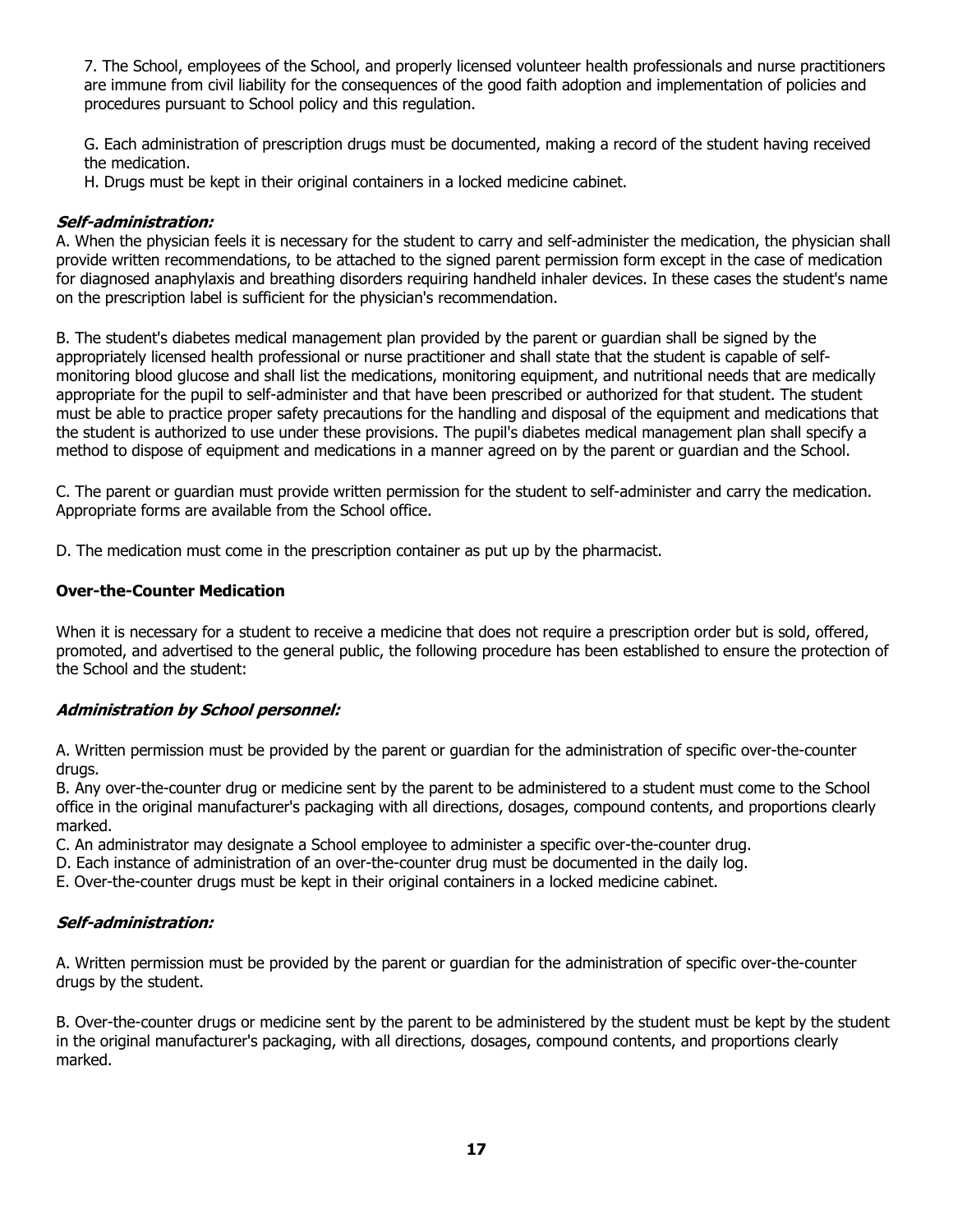C. Necessity for self-administration of an over-the-counter drug or medicine shall be determined by the student's physician and must be verified by a signed physician's statement attached to the parent or guardian permission form, indicating the specific drug or medicine.

# **Protection of Students**

Use or administration of medication on School premises may be disallowed or strictly limited if it is determined by the Executive Director, in consultation with medical personnel, that a threat of abuse or misuse of the medicine may pose a risk of harm to a member of the student population.

The student shall take extraordinary precautions to keep secure any medication or drug, and under no circumstances shall make available, provide, or give the item to another person. The student shall immediately report the loss or theft of any medication brought onto School campus. Violation of this regulation may subject the student to disciplinary action.

# **PROMOTION AND RETENTION OF STUDENTS**

### IKE-RA © **REGULATION**

### **Procedure for Retention of Elementary School Students**

The final recommendation to retain should be made by the teacher with approval of the Executive Director. Consultation with the administrator and other staff members, and involvement of parents in all steps of the retention process are vital.

Per A.R.S. §15-701, a 3rd grade student who fails to meet the Move On When Reading (MOWR) cut score on the Reading portion of the statewide exam will not be promoted to the 4th grade. For more details: https://www.azed.gov/mowr/family-and-community/

# **SCHOOL FEES**

**Supplies Fee - \$175 (mandatory) for all Kg – 8th graders** – Fee covers all supplies needed for students for entire year (pencils, notebooks, wipes, etc.). **Parents do not need to purchase from a supplies list. It also includes academic field trips, school pride t-shirt, yearbook and planner for every student. This fee is due the first day of school.**

The only personal supplies that each student should bring are listed below:

Levels 1-3 Backpack, Lunch box, Water bottle w/straw

**Level 4** Scientific calculator (MUST HAVE), water bottle (not glass), lunch box, backpack, and 2" binder of choice

**Level 5** Scientific calculator (MUST HAVE), water bottle (not glass), lunch box, and backpack

Checks, cash, credit cards or money orders will be accepted for fee payments. Please note all fees are non-refundable and cannot be transferred.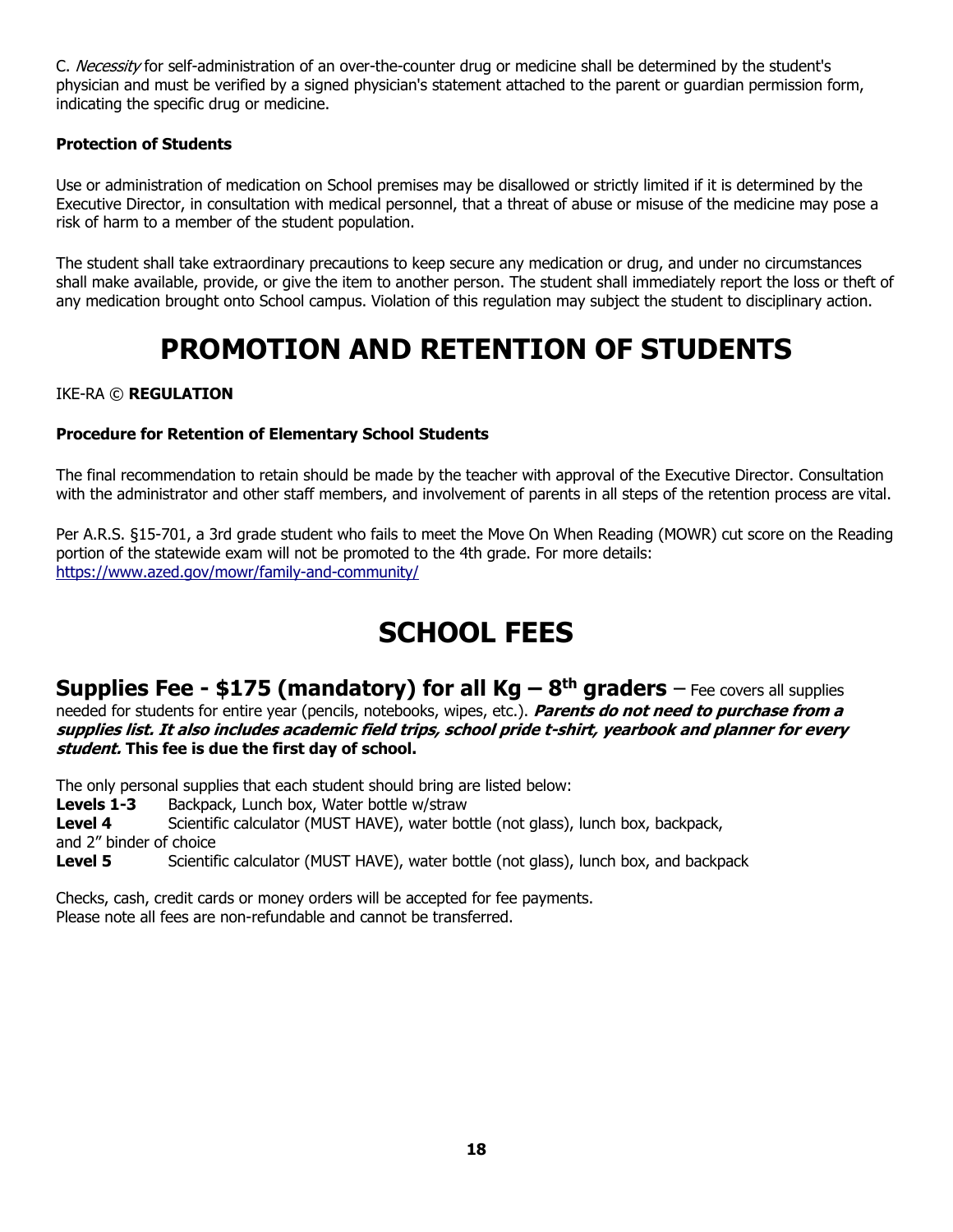# **STUDENT COMPUTER USAGE AND INTERNET AGREEMENT:**

# **The student agrees to:**

- Ask permission before using the Internet.
- Will only look at or delete my own files.
- Must not bring software or disks into school without permission.
- Use the Chromebooks for educational purposes and websites/materials approved by your teachers.
- Only e-mail people I know, or my teacher has approved.
- Ask for permission before opening an e-mail or an e-mail attachment sent by someone I do not know.
- Will not use Internet chat, unless the teacher has instructed students to use.
- Will not access material deemed inappropriate for school use including dangerous info, criminal info, and inappropriate language and violates school rules.
- Understands that the school may check my computer files and the internet sites I visit.
- Will not reveal personal contact information about myself (full name, address, phone number) when using the Internet.
- Will not access material that has been deemed inappropriate for school use. Inappropriate material is defined as: dangerous information, Criminal information, Information that violates school rules.
- Report any damage or loss, whatever the cause, to their teacher as soon as possible.
- Not purposely damaging any computers or equipment and takes responsibility for any damage or loss caused by neglect, vandalism, or abuse.
- Understands that deliberately breaking these rules, they may not be able to use the computers or internet.
- Read, understand and sign the **Google Consent form** in order to use Google Classroom (which is included in WCC's Classroom curriculum and
- Hereby releases Willow Creek Charter School, its personnel, and any institutions with which it is affiliated, from all claims and damages of any nature arising from my child's use of, or inability to use, the Internet system, including, but not limited to claims that may arise from the unauthorized use of the system to purchase products or services.

# **STUDENT CONCERNS, COMPLAINTS, AND GRIEVANCES**

# **JII-EB** © EXHIBIT

Students may present a complaint or grievance regarding one (1) or more of the following:

A. Violation of the student's constitutional rights.

B. Denial of an equal opportunity to participate in any program or activity for which the student qualifies not related to the student's individual capabilities.

C. Discriminatory treatment on the basis of race, color, religion, sex, age, national origin, or disability.

D. Concern for the student's personal safety.

Complaints and grievances related to allegations of student violence, harassment, intimidation or bullying are to be filed in accordance with Governing Body Policy JICK.

Provided that:

A. The topic is not the subject of disciplinary or other proceedings under other policies and regulations of this School, and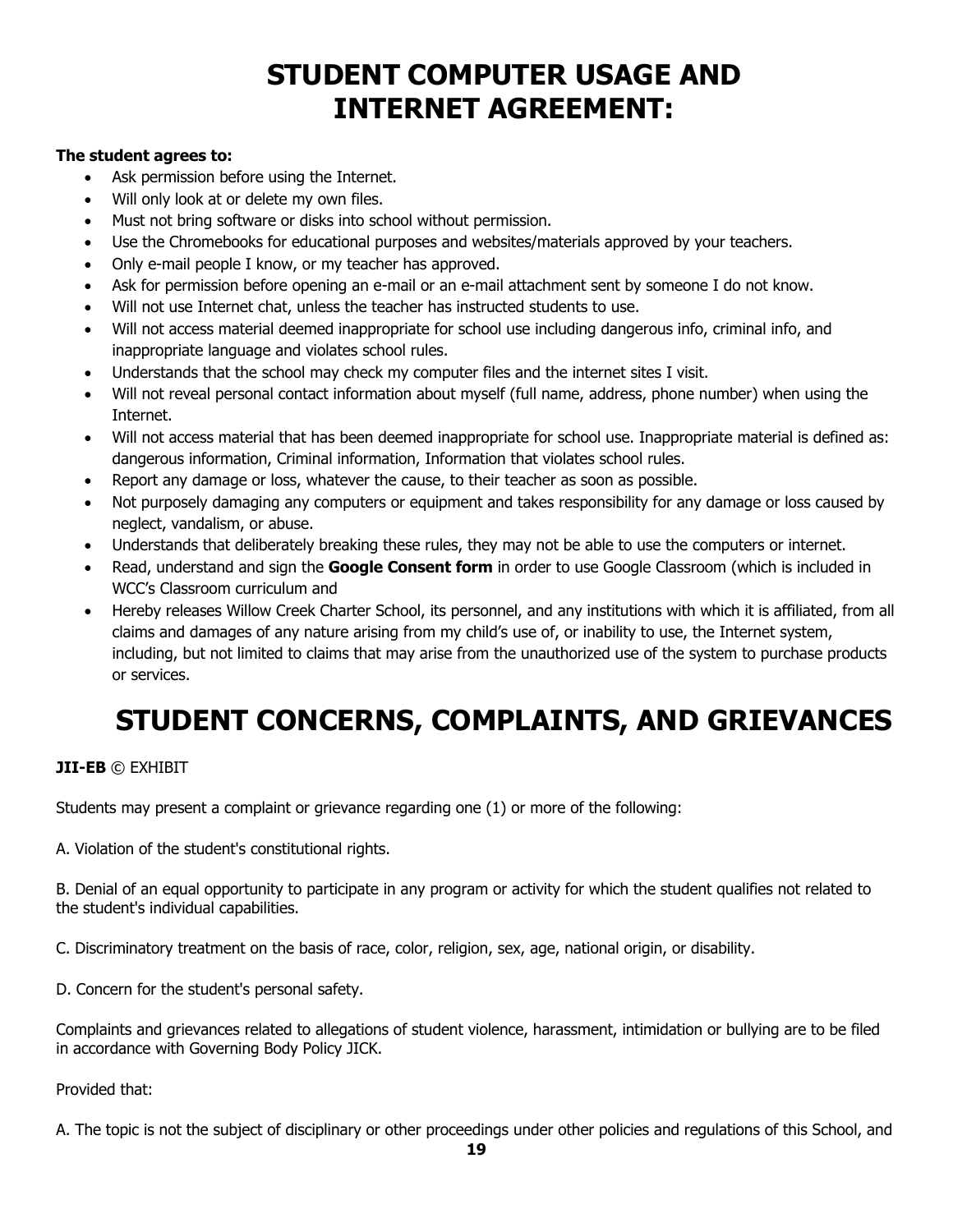B. The procedure shall not apply to any matter for which the method of review is prescribed by law, or the Governing Body is without authority to act.

The guidelines to be followed are:

A. The accusation must be made within thirty (30) calendar days of the time the student knew or should have known that there were grounds for the complaint/grievance.

B. The complaint or grievance shall be made only to a School administrator or a School staff member.

C. The person receiving the complaint will gather information for the complaint form.

D. All allegations shall be reported on forms with the necessary particulars as determined by the Executive Director. Forms are available in the School office.

E. The person receiving the complaint shall preserve the confidentiality of the subject, disclosing it only to the appropriate School administrator or next higher administrative supervisor or as otherwise required by law.

Any question concerning whether the complaint or grievance falls within this policy shall be determined by the Executive Director.

A student or the student's parent or guardian may initiate the complaint process by completing Exhibit JII-EA.

A complaint or grievance may be withdrawn at any time. Once withdrawn, the process cannot be reopened if the resubmission is longer than thirty (30) calendar days from the date of the occurrence of the alleged incident. False or unproven complaint documentation shall not be maintained.

Retaliatory or intimidating acts against any student who has made a complaint under the School policy and its corresponding regulations, or against a student who has testified, assisted or participated in any manner in an investigation relating to a complaint or grievance, are specifically prohibited and constitute grounds for a separate complaint.

Knowingly submitting a false report under this policy shall subject the student to discipline up to and including suspension or expulsion. Where disciplinary action is necessary pursuant to any part of this policy, relevant School policies shall be followed.

When School officials have a reasonable belief or an investigation reveals that a reported incident may constitute an unlawful act, law enforcement authorities will be informed.

# **STUDENT TRANSPORTATION IN PRIVATE VEHICLES**

The use of a private vehicle for transporting students requires written permission from the Executive Director.

A. This permission may be in the form of a standing permit for employees who use their own vehicles regularly for school purposes. The permit will state the particular purpose, and whether it includes transportation of students.

B. For each special trip involving students, including field trips, a special permit must be obtained in advance for the specific trip.

C. Each employee or Governing Body member authorized to use a private vehicle for school business purposes will be required to present proof of insurance to the School.

D. No student will be sent on school errands with the student's own vehicle, an employee's vehicle, a Governing Body member's vehicle, or a School-owned vehicle.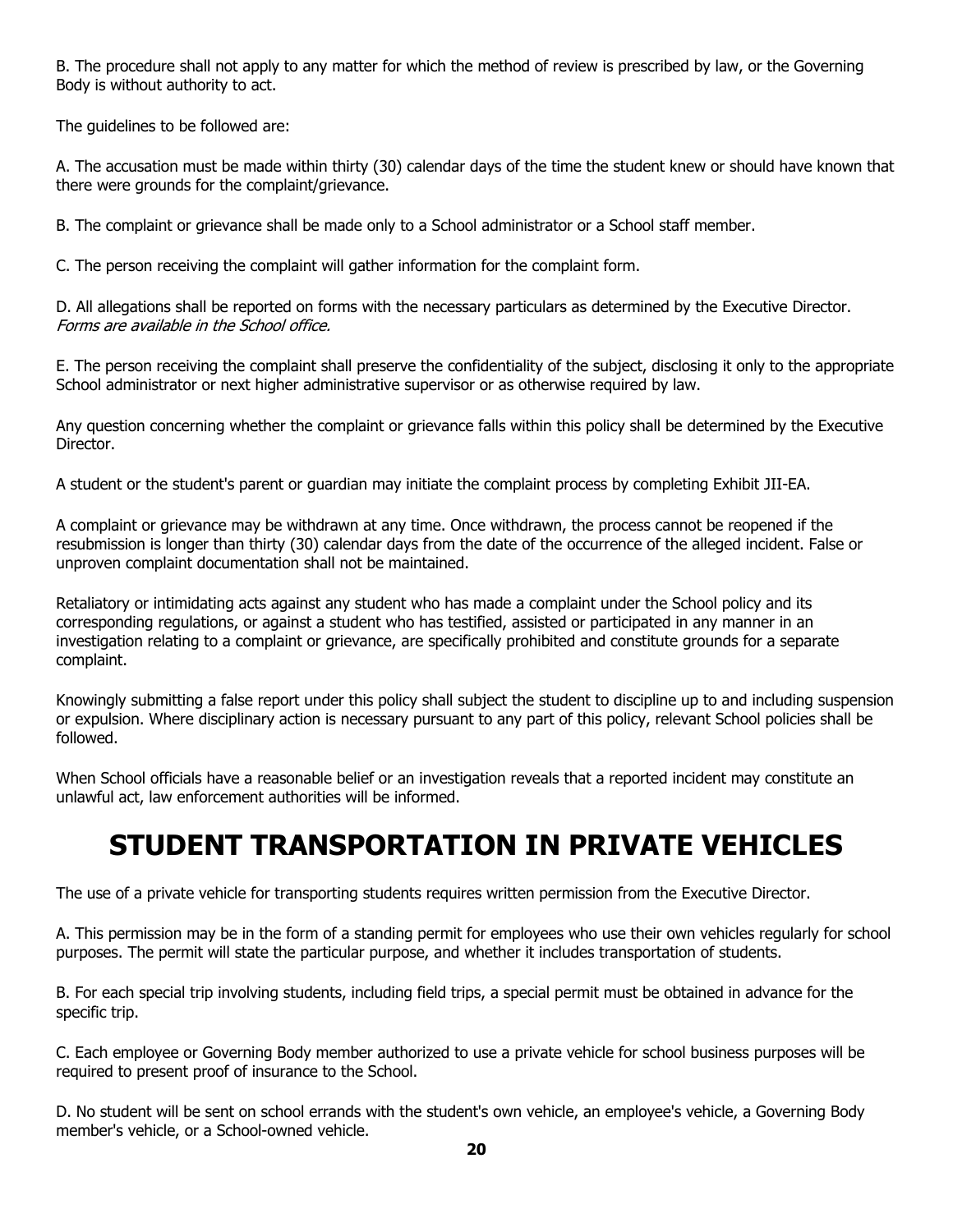# **VISITORS TO SCHOOL**

### KI-R **© REGULATION**

At Willow Creek Charter (WCC), we endorse an open-door policy. Parents, community members and volunteers are welcome. All visitors and volunteers *MUST* sign in at the office so that they can attach a visitor or volunteer badge to their clothing. Please sign out and return the badge before leaving campus.

All volunteers that work with students *MUST* have a valid Arizona fingerprint card. Please fill out a "Volunteer Form" if you would like to help with needed areas at our school or classroom.

Visitors are not allowed to disrupt class during instruction time. If you wish to visit your child's classroom during this time, please make prior arrangements with your students' teacher. If you must speak with the teacher, please leave a message with the office or with the teacher to contact you when the teacher is available. Lunches, messages or other items must be left in the office and will be delivered to the student at an appropriate time, to avoid interruptions in the classroom.

Students who have left our school to attend a different school through eighth (8th) grade are not permitted to return and visit. If students who have left return with their parents to pick up a sibling, they are not allowed to go into the classrooms. Children of WCC staff are permitted to come on campus, however, they cannot go into the classrooms until 4:00 or later, unless coming to pick something up or drop something off. If high school students return to visit, they are permitted to see their previous teachers after 4:00. ALL students who visit must check in to the office first.

If you would like a conference with administration, please contact the school for an appointment.

### **Parent Behavior**

If there is an incident with your child at our school, please know that we investigate these events completely to determine what occurred, and we follow our no-bullying policy and student rules. If you or your child have any concerns, please discuss these issues with the Director in the office so that we are fully informed and can handle any situations properly in a timely manner. Parents are NOT allowed to confront or discuss these events with our students directly; all concerns will be reviewed in an adult fashion and handled appropriately. Parents confronting students will not be allowed to come onto campus in the future other than to drop off and pick up your child.

We want to provide the best appropriate learning environment for our student's academic and social care. In order to do this, we must ALL pay close attention to our interactions as adults on a day-to-day basis, as this directly affects children. Staff members, teachers and parents should always consider themselves as role-models and follow the same school rules (listed in Discipline above) that we are asking of our students/children. Our goal is to develop strong students who respect themselves, others and the community by modeling that behavior. We respectfully ask parents/guardians to follow these guidelines while on our school campus.

On field trips, parent chaperones must follow the school's Discipline Policy. Make sure you have a clear understanding of our policy and what the teacher/school needs from you in this role.

If you are not functioning as a chaperone or volunteer, please do not discipline students. Please make a staff member aware of any issues and they will handle the situation appropriately.

It is not appropriate to discuss a concern or gossip about a teacher, student or staff member in front of students or other parents. Please come to the office and discuss your concern with the Directors.

Follow all guidelines under "Classroom and School Visits" to ensure appropriate discussion times with teachers and administration.